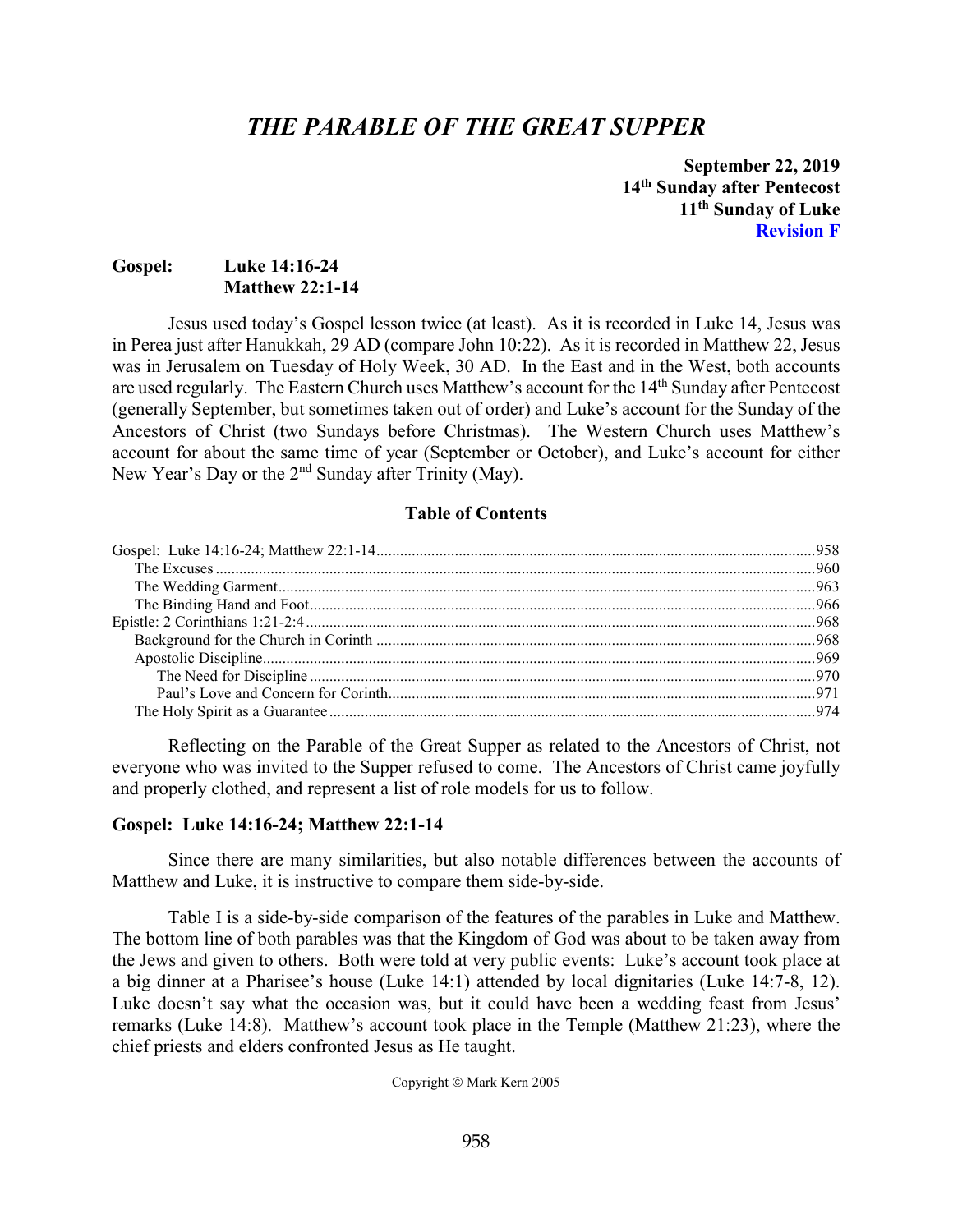In Luke's account, Jesus had just finished saying to the host (who invited Him) that when giving a feast it would be better to invite the poor, maimed, lame and blind – who are unable to repay – rather than relatives and rich neighbors. That way one would be repaid at the Resurrection (Luke 14:12-14). The Parable was then given (featuring the poor, maimed, lame and blind) in response to the remark of one of the dignitaries: "Blessed is he who shall eat bread in the Kingdom of God" (Luke 14:15). At this point, it is worthwhile to consider the Lord's Supper, since the Lord's Supper is a foretaste of eating bread in the Kingdom of God. All of us are poor, maimed, lame and blind as we come to the Lord's Table, and we are called blessed as we receive "the least of these My brethren" (Matthew 25:40).

In Matthew's account, Jesus' confrontation with the Jewish leaders had gotten more acute. They had interrupted His teaching in the Temple to ask by what authority He did what He did (Matthew 21:23). After Jesus embarrassed them with a question about John the Baptist, He stated that tax collectors and harlots were entering the Kingdom of God before them. Jesus followed this with the Parable of the wicked vineyard tenants (Matthew 21:33-41) and the stone that the builders rejected (Matthew 21:42-46). Then He told the Parable of the Great Marriage Feast; the chief priests and Pharisees then knew He was talking about them (Matthew 21:45).

#### **TABLE I COMPARISON OF PARABLES: GREAT SUPPER AND MARRIAGE FEAST**

|                  | <b>Great Supper (Luke 14)</b>             | <b>Marriage Feast (Matthew 22)</b>        |  |
|------------------|-------------------------------------------|-------------------------------------------|--|
| Parable told     | December 29 AD                            | April 30 AD                               |  |
| Location         | At Pharisee's dinner in Perea             | At Temple in Jerusalem                    |  |
| Central figure   | A certain man                             | A certain king                            |  |
| Purpose of event | A great supper                            | A marriage feast for king's son           |  |
| Invitees         | Rich & famous of Israel                   | Rich & famous of Israel                   |  |
| Excuses          | Bought land, need to see it; bought oxen, | Left for his farm; left for his business; |  |
|                  | need to test them; just got married       | treated servants rudely & killed them     |  |
| Central figure's | Angry                                     | Furious; his armies killed them & burned  |  |
| reaction         |                                           | their cities                              |  |
| New invitees     | From streets & lanes: the poor, maimed,   | From highways: good and bad               |  |
|                  | lame, blind from highways and hedges: the |                                           |  |
|                  | Gentiles                                  |                                           |  |
| Problems         |                                           | Man without wedding garment               |  |

In both parables, the central figure is God the Father who has prepared a Great Supper (Luke 14:16) and a Marriage Feast for His Son (Matthew 22:2). He invited His own chosen people, but His own did not receive Him (John 1:11). He sent His servants, the Apostles and Prophets "to say to those who were invited: 'come, for all things are now ready'" (Luke 14:17, Acts 13:46, 18:6). But those invited began to make excuses. These excuses can be boiled down to the seed that fell among thorns in the Parable of the Sower: they got choked with the cares, riches and pleasures of life (Luke 8:7, 14).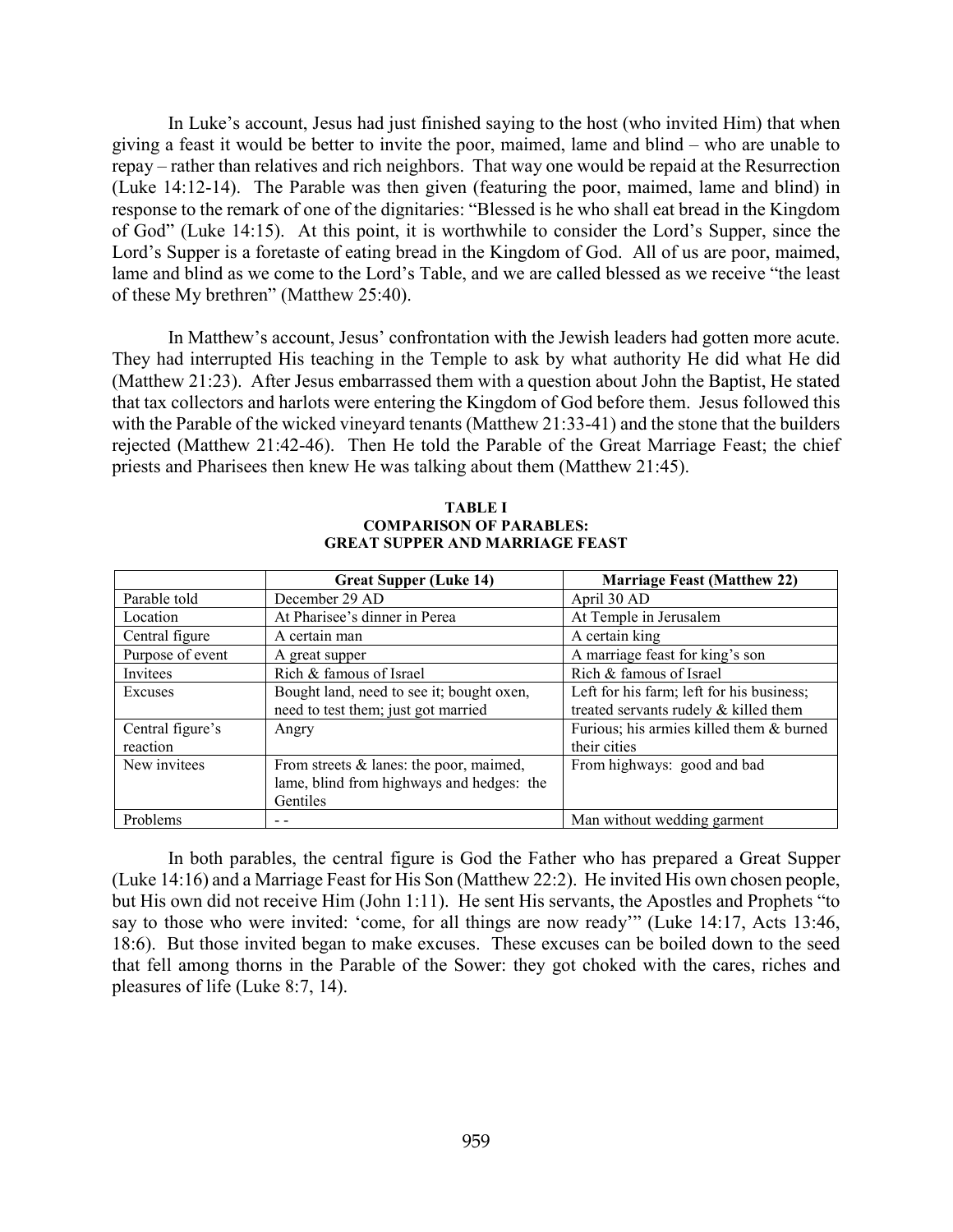#### <span id="page-2-0"></span>**The Excuses**

One of those invited said he had just bought a field and he must go see it. This may seem strange to us that someone would buy a field before he had ever seen it. Under Old Testament Law, however, the land belonged to the Lord and could not be sold permanently (Leviticus 25:23). In the Year of Jubilee (every 50<sup>th</sup> year), all land reverted to the family of its original inheritor as the land was divided at the time of Joshua (Leviticus 25:28). The worth of any land that was sold was calculated in terms of how many years until the next Year of Jubilee (Leviticus 25:27). Thus when one bought a field, one bought a number of years' crops and not the land itself (Leviticus 25:16). Thus one did not need to see land to determine its sale price, but one did need to see it to determine its readiness; he needed to know quickly what needed to be done to the field.

From Table II, one can see that someone buying land just after Hanukkah (December) has to be concerned about the late planting. If he takes a week off to attend a marriage feast, he may miss much of the spring rains – which can be very intermittent. Another consideration was what seed, if any, was already in the ground? Grain had already been planted, but hoeing was mandatory between December and February to keep weeds down and make harvesting easier (compare the Parable of the Wheat and the Tares – Matthew 13:24-30). The person buying the field needed to see the field to determine what had to be done.

Buying land often meant buying it from someone who was hopelessly in debt. And the creditor could then take over the debtor's land as well as take the debtor and his family as slaves (Leviticus 25:39ff). Foreclosing on debtors like this could be very lucrative for a creditor because he could afford to work the land much more efficiently than a poor man. Efficient use of land is what made the Rich Fool into a very wealthy man (Luke 12:16-19), and this new landowner seems very caught up in acquiring the riches of this life.

Another of those invited begged off because he just bought five yoke of oxen and needed to test them. Oxen were used<sup>[1](#page-2-1)</sup> for plowing using crude plows (compared to today). A "plow" was little more than a stick that was stuck in the ground and dragged by oxen. Plowing couldn't be done in dry soil; it would break the "plow". One had to wait for some of the first winter rain to loosen up the soil. Since he had bought five yoke of oxen, one can presume that he had a lot of land to plow and a number of servants to use the oxen. Thus he was managing a large farm. In this case, the new owner was really wrapped up in the cares of the world since he didn't have much time to get his fields ready for planting.

Still another of those invited said that he just got married and therefore couldn't come. According to Old Testament Law: "When a man takes a new wife, he shall not go out with the army, nor be charged with any duty; he shall be free at home one year and shall give happiness to his wife whom he has taken" (Deuteronomy [2](#page-2-2)4:5). Gregory the Great wrote<sup>2</sup> that this excuse signifies the pleasures of the flesh.

<span id="page-2-1"></span><sup>&</sup>lt;sup>1</sup> Gower, <u>Manners and Customs of Bible Times</u>, pp. 87-95.

<span id="page-2-2"></span><sup>&</sup>lt;sup>2</sup> Gregory the Great, Parables of the Gospel, XXXVI.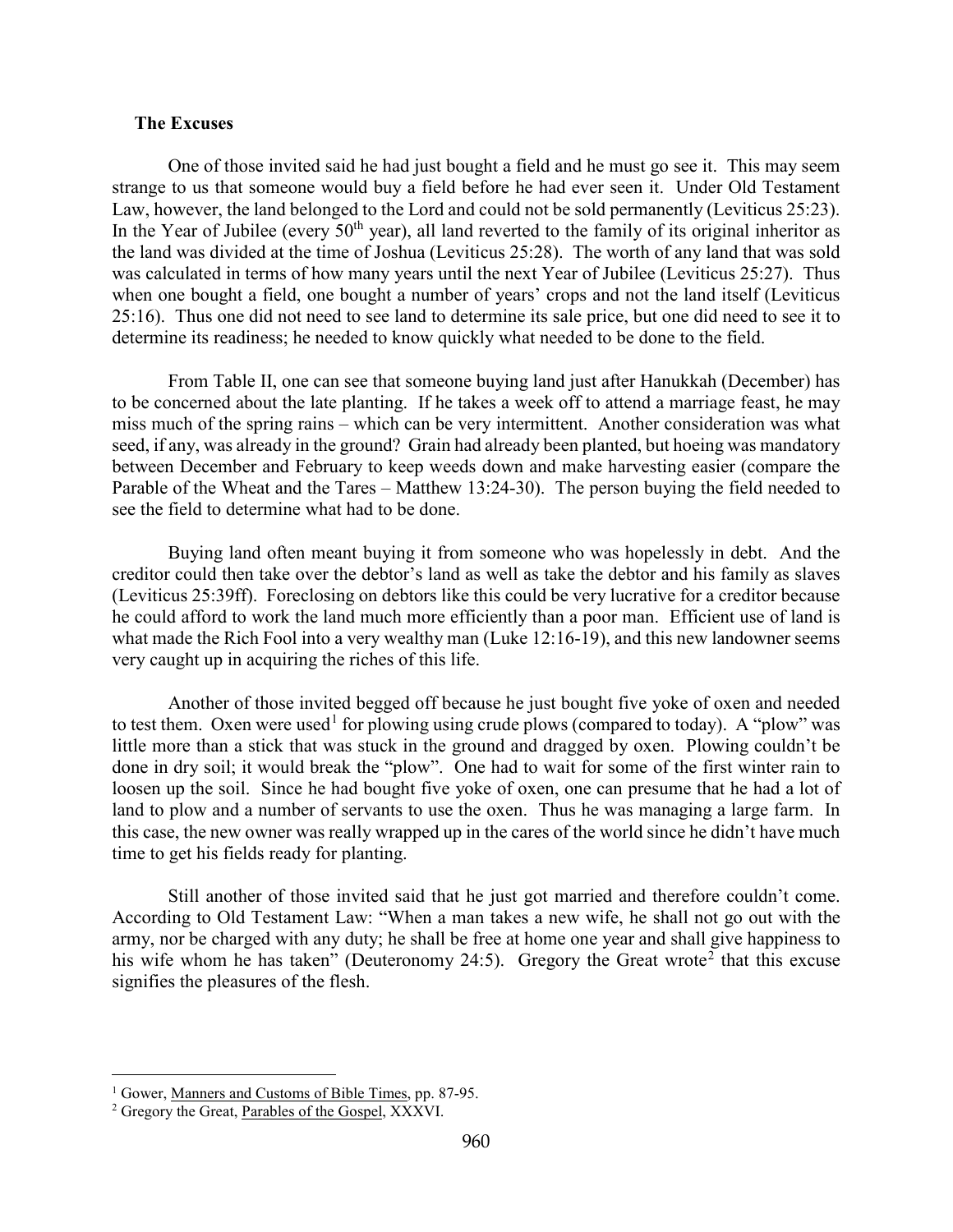| Name of      | Corresponds | <b>Number</b> | <b>Month of</b>   | <b>Month of</b>    | <b>Agricultural</b>   |
|--------------|-------------|---------------|-------------------|--------------------|-----------------------|
| <b>Month</b> | Tо          | of Days       | <b>Civil Year</b> | <b>Sacred Year</b> | <b>Events</b>         |
| Nisan (Abib) | Mar.-Apr.   | 30            | 7th               | 1st                | Hoeing up of Flax     |
| Iyar         | Apr.-May    | 29            | 8th               | 2nd                | <b>Barley Harvest</b> |
| Sivan        | May-June    | 30            | 9th               | 3rd                | Harvest and Festivity |
| Tammuz       | June-July   | 29            | 10th              | 4th                | Vine Tending          |
| Ab           | July-Aug.   | 30            | 11th              | 5th                |                       |
| Elul         | Aug.-Sept.  | 29            | 12th              | 6th                | Summer Fruit          |
| Tishri       | Sept.-Oct.  | 30            | 1st               | 7th                | Olive Harvest         |
| Heshvan      | Oct.-Nov.   | 29 or 30      | 2nd               | 8th                |                       |
| Chislev      | Nov.-Dec.   | 29 or 30      | 3rd               | 9th                | Planting Grain        |
| Tebeth       | Dec.-Jan.   | 29            | 4th               | 10th               |                       |
| Shebet       | Jan.-Feb.   | 30            | 5th               | 11th               | Late Planting         |
| Adar         | Feb.-Mar.   | 29 or 30      | 6th               | 12th               |                       |

#### **TABLE II PLANTING AND HARVESTING SCHEDULE FROM THE GEZER CALENDAR**[3](#page-3-0)

All the above excuses are reasonable excuses, but they all represent a decision on the part of the excuse-giver that was made regarding the importance of the supper or the feast. The supper had been planned a long time; they had time to prepare to attend. But their decision was that the cares, riches, and pleasures of life were more important to them. Here we might ask ourselves if we make similar excuses to avoid going to Church and partaking of the Lord's Table.

The same thing applies to us today, especially to those who may despise a priest who happens to irritate them. We have no good reason to despise him, for it is God who sent him. Gregory the Great wrote<sup>[4](#page-3-1)</sup>,

"We must see that the servant sent with invitations by the Master of the household represents the preachers of the Church (beginning with Christ and the Twelve Apostles). It often happens that a powerful person has a contemptible servant, and when he sends a message by this servant to relatives or to strangers, those who hear him do not think of the person who brings the message but only of the message he brings and the person who sent it. And if you consider us preachers unworthy, nevertheless venerate God who calls you through us".

John Chrysostom stated<sup>[5](#page-3-2)</sup> that Christ does not drag people to His Kingdom against their will. People will be dragged to hell against their will; but if people were dragged into the Kingdom, it would be an insult to the nature of the blessings of the Kingdom.

"But some man will say, 'He ought to bring men in, even against their will'. However, He does not use violence, nor compel; for who in the world that invites someone to honors, crowns, banquets and festivals, drags them, unwilling and bound? No one! Doing this would be inflicting an insult! To hell He sends men against their will, but to the kingdom He calls willing minds. To the fire He brings

<span id="page-3-0"></span><sup>&</sup>lt;sup>3</sup> The Gezer Calendar dates from the time of the conquest of Canaan under Joshua and was a schoolboy's exercise describing the yearly agricultural schedule.

<span id="page-3-1"></span><sup>&</sup>lt;sup>4</sup> Gregory the Great, Parables of the Gospel, XXXVI.

<span id="page-3-2"></span><sup>5</sup> John Chrysostom, Homilies on 1 Corinthians, II, 9.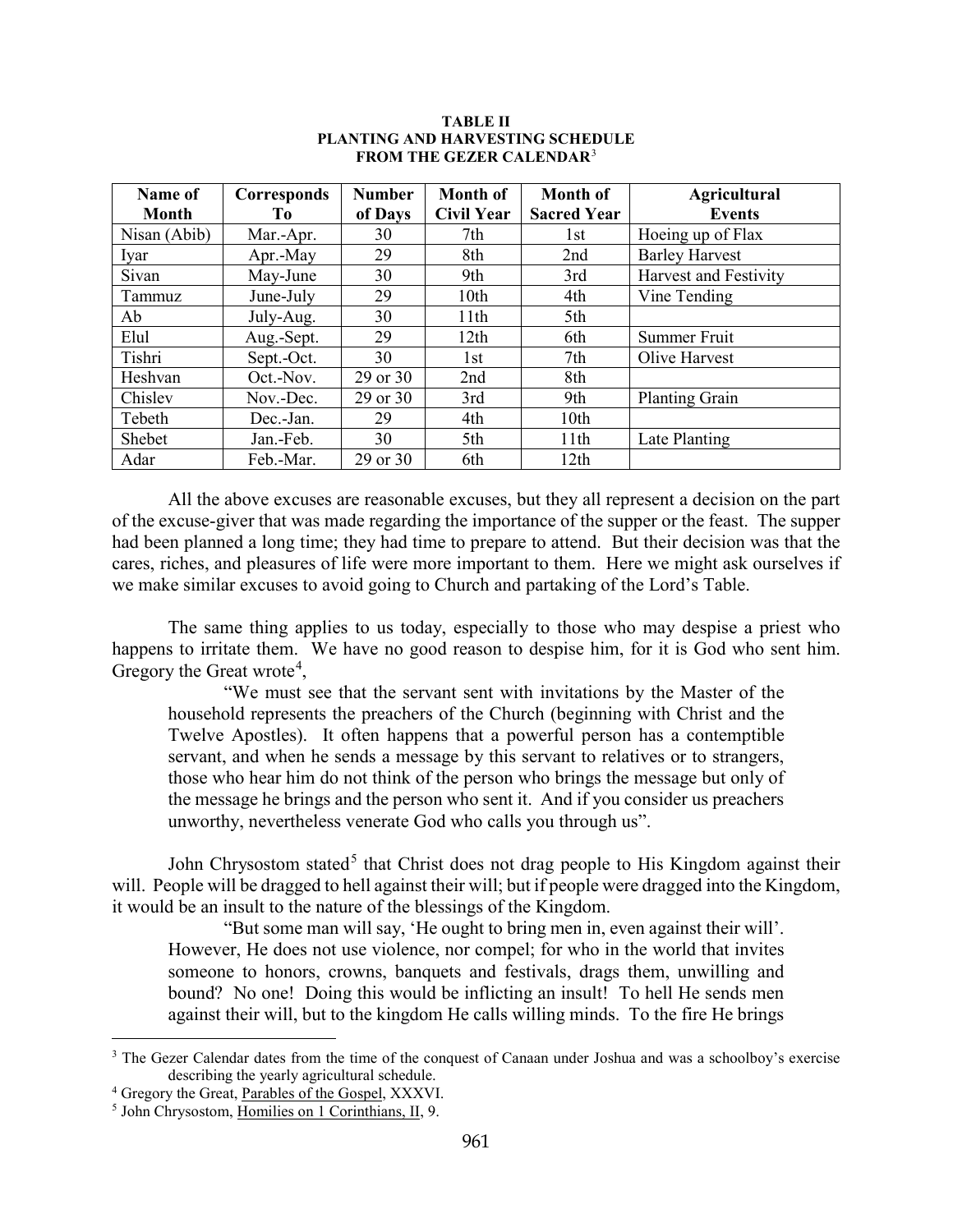men bound and bewailing themselves; to the endless state of blessings not so. Otherwise it is a reproach to the very blessings themselves; their nature is such that men should run to them of their own accord and with thankfulness. 'Why then', you say, 'do men not choose them?' From their own infirmity! 'And why does He not cut off their infirmity?' How tell me should He cut it off? He has made a world that teaches His loving-kindness and His power. For 'the heavens declare the glory of God' (Psalm 19:1). He has also sent prophets. He has both called and honored us. He has done wonders. He has given a Law both written and natural. He has sent His Son and commissioned the Apostles. He has threatened hell and promised the kingdom. Every day He makes His sun to rise. Are not the things, which He has asked, so simple and easy, that many people transcend His commandments in the greatness of their self-denial? As Isaiah said, 'What was there to do to the vineyard that I have not done?'" (Isaiah 5:4)

In Matthew's account of the Parable, the excuse-givers ignored the servants' invitation, but also seized the servants, treated them with violent insults and murdered them (Matthew 22:6). This occurred with Jesus at His trial (Luke 18:32, 22:64-65, Matthew 27:27-31) and with the Apostles for their whole lives (Acts 12:1-3, 14:4-6, 16:19-24, 1 Thessalonians 2:2). The King in Matthew's account was furious and sent his armies to destroy those murderers and burn their cities (Matthew 22:7). This happened in 68-70 AD when the Roman General Titus destroyed Jerusalem and massacred its inhabitants.

With the original list of invitees decimated with no-shows, the central figure in both Parables extended His invitation farther afield. In Luke's account, He first sent His servants into the streets and lanes of the city to bring in the poor, maimed, lame and blind (Luke 14:21). The word street (Greek: *platus*) refers to a broad street. Jesus taught in broad streets (Luke 13:26); people later brought the sick out into the broad streets such that the shadow of the Apostle Peter passing by might fall on some and heal them (Acts 5:15). The word lane (Greek: *rhume*) refers to the crowded streets or narrow streets. Together the streets and lanes refer to the underbelly of Jewish society: the uneducated, the poor, the crippled, the blind, etc. This is the part of Jewish society that Jesus spoke to a lot (Luke 7:22), and from which many of the Apostles came (Acts 4:13).

After the servants did as their Master had commanded, they reported to Him that there was still room at the Great Supper (Luke 14:22). The Master then sent them into the highways and hedges to compel others to come in that His house may be filled. The highways (Greek: *hodos*) are the main roads from city to city and country to country. Traveling on these roads, one would find many Gentiles. The hedges (Greek: *phragmos*) are walls or barriers such as one might find around a vineyard to prevent theft (Matthew 21:33, Mark 12:1) or between courtyards to keep out unlawful entry (Ephesians 2:14). Gregory the Great wrote<sup>[6](#page-4-0)</sup> that the people called from the highways and the hedges are the rustic people; that is, the Gentiles.

Tertullian stated<sup>[7](#page-4-1)</sup> that God continually called His people to His banquet by the voice of the Prophets, which is the voice of the Holy Spirit. When His people didn't listen and refused the

<span id="page-4-0"></span><sup>6</sup> Gregory the Great, Parables of the Gospel, XXXVI.

<span id="page-4-1"></span><sup>7</sup> Tertullian, Five Books Against Marcion, II, ii, 4, 31.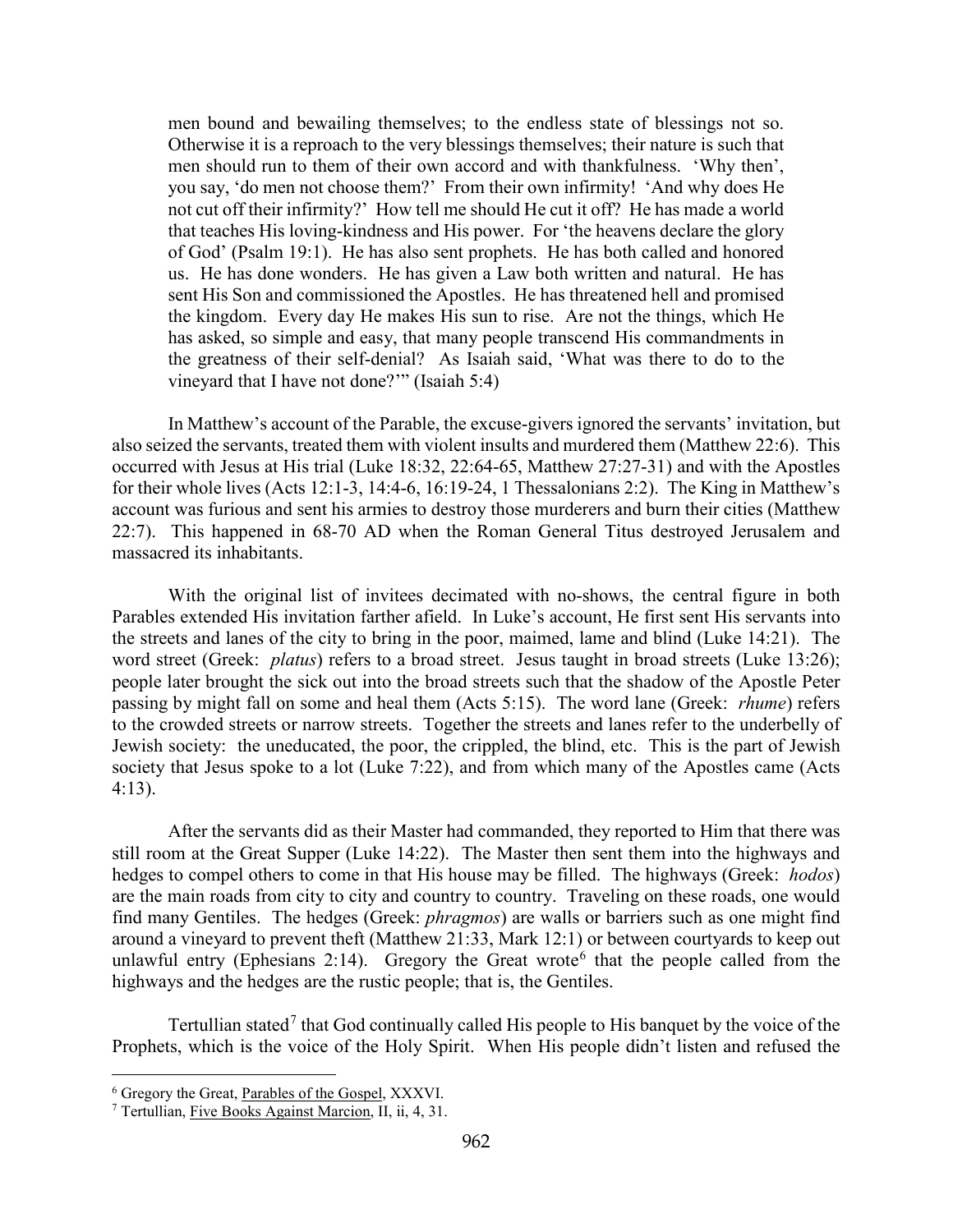invitation, He sent out the call to others. Since they made Him jealous by refusing His invitation, He promised to make them jealous of the Gentiles. The result was a prolonged animosity of the Jews toward the Christians for several centuries.

"In a manner most germane to this parable, He said, 'Obey my voice, and I will be your God, and you shall be my people; and you shall walk in all my ways, which I have commanded you'. This is the invitation of God. 'But they didn't listen'. This is the refusal of the people. 'They departed, and walked everyone in the imagination of their evil heart' (Jeremiah 7:23-24). 'I have bought a field; I have bought some oxen; and I have married a wife' (Luke 14:18-20). And still He urges them, 'I have sent to you all my servants the prophets, rising early even before daylight' (Jeremiah 7:25). The Holy Spirit is here meant, the admonisher of the guests. 'Yet my people didn't listen to me, but hardened their neck' (Jeremiah 7:26). This was reported to the Master of the family. He was moved, and commanded them to invite people out of 'the streets and lanes of the city' (Luke 14:21). This is the same in purpose as His words by Jeremiah. 'Have I been a wilderness to the house of Israel, or a land left uncultivated?' That is to say, 'Do I have no people I can call my own; have I no place to bring them?' 'My people have said that they will come to Me no more' (Jeremiah 2:31). Therefore He sent out to call others, but from the same city" (Luke 14:23).

"Although the place abounded with people, yet He commanded that they gather men from the highways and the hedges. In other words, we are now gathered out of the Gentile strangers, with that jealous resentment, which He expressed. 'I will hide My face from them, and I will show them what shall happen in the last days, how others shall take their place. They are a disobedient generation, children in whom is no faith. They have moved Me to jealousy by that which is no god, and they have provoked Me to anger with their idols. I will move them to jealousy with those which are not a people; I will provoke them to anger with a foolish nation'" (Deuteronomy 32:20-21).

### <span id="page-5-0"></span>**The Wedding Garment**

In Matthew's account, an additional aspect is presented once everyone had come to the marriage feast: someone came without a wedding garment (Matthew 22:11-13). John Chrysostom interpreted<sup>[8](#page-5-1)</sup> this individual as someone with a corrupt life. Marriage customs of that day involved a weeklong feast at the home of the groom, where the groom's parents usually presented each of the guests with a special garment. [It was at such a feast in Cana that Jesus performed His first public miracle – John 2:1-11]. The same imagery is used in Revelation referring to the saints, the martyrs and the faithful: they are given a special white garment (Revelation 3:4-5, 18; 6:9-11; 7:13-14). When the servants had gone out into the highways (and hedges), they brought in the good and the bad (Matthew 22:10). So it has been throughout the ages in the Church. Paul warned the Ephesian elders that savage wolves would come into their midst and heretics would arise from within their midst (Acts 20:2[9](#page-5-2)-30). Some examples<sup>9</sup> of wolves rising from the midst of the Church,

<span id="page-5-1"></span><sup>8</sup> John Chrysostom, Homilies on Matthew, LXIX, 2.

<span id="page-5-2"></span><sup>9</sup> For Alexander, see 2 Timothy 4:15-16; for Phygellus and Hermogenes, see 2 Timothy 1:15; for Demas, see Colossians 4:14, 2 Timothy 4:10; for Nicholas of Antioch, see Acts 6:5, Revelation 2:6, 15; for Hymenaeus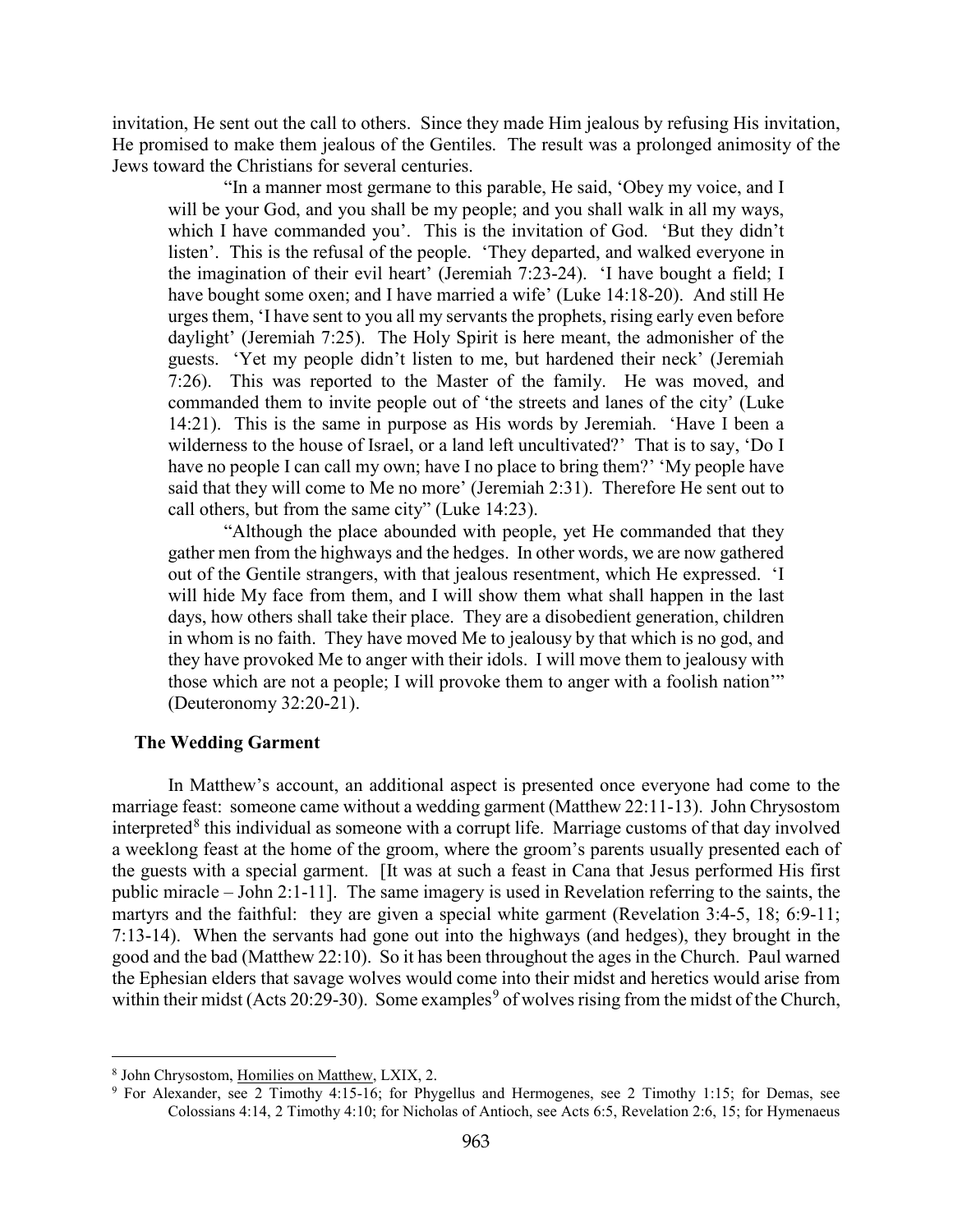that are mentioned in the New Testament, are Phygellus and Hermogenes, Demas and Nicolas of Antioch (all of the Seventy who apostatized), Alexander the Coppersmith, Hymenaeus and Philetus. Thus Paul encouraged everyone to examine himself before partaking of the Lord's Table (1 Corinthians 11:28-29) that we might clothe ourselves in the proper garment – a humble and contrite heart (Psalm 51:17, Isaiah 57:15), and that we might be prepared ourselves for the Great Supper and the Marriage Feast.

Irenaeus spoke<sup>[10](#page-6-0)</sup> of the wedding garment as being works of righteousness. Those who are cast into the outer darkness despise the proper wedding garment.

"Christ makes it clear that we ought, after our calling, to be adorned with works of righteousness, so that the Spirit of God may rest upon us. This is the wedding garment, of which the apostle speaks, 'Not because we want to be unclothed, but further clothed, that mortality may be swallowed up by life' (2 Corinthians 5:4). But those who have been called to God's supper yet have not received the Holy Spirit, because of their wicked conduct 'shall be cast into outer darkness' (Matthew 22:13). He thus clearly shows that the same King who gathered, from all quarters, the faithful to the marriage of His Son, and who grants them the incorruptible banquet, also orders that man to be cast into outer darkness who doesn't have on a wedding garment; that is, one who despises it. For as in the Old Covenant, 'with many of them was He not well pleased' (1 Corinthians 10:5); so also is it the case here, that 'many are called, but few chosen'" (Matthew 22:14).

Athanasius of Alexandria linked<sup>[11](#page-6-1)</sup> the proper wedding garment to the grace of the Holy Spirit. The lack of the proper wedding garment implies drunkenness, wickedness, being inflamed by pleasures, and thirsting for the destruction of others.

"It becomes us then in these days of the Passover, to rise early with the saints, and approach the Lord with all our soul, with purity of body, with confession and godly faith in Him. When we have here first drunk, and are filled with these divine waters, which flow from Him, we may be able to sit at table with the saints in heaven, and may share in the one voice of gladness, which is there. From this sinners are rightly cast out, and hear the words, 'Friend, how did you come in here without a wedding garment?' (Matthew 22:12) Sinners indeed thirst, but not for the grace of the Spirit. Being inflamed with wickedness, they are wholly set on fire by pleasures, as the Proverb says, 'All day long he desires evil desires' (Proverbs 21:26). But the Prophet cries against them, saying, 'Woe to those who rise up early, and follow strong drink; who continue until the evening, for wine inflames them' (Isaiah 5:11). And since they run wild in debauchery, they dare to thirst for the destruction of others".

John Chrysostom stated<sup>[12](#page-6-2)</sup> that the man without the proper wedding garment was invited to the feast, but he behaved with insolence toward his host. Faith is insufficient for us; if we don't

<span id="page-6-0"></span><sup>10</sup> Irenaeus, Against Heresies, IV, xxxvi, 6.

and Philetus, see 1 Timothy 1:18-20. Of these, Phygellus, Hermogenes, Demas and Nicolas of Antioch had been members of the original Seventy Apostles (Luke 10:1-20).

<span id="page-6-1"></span> $11$  Athanasius of Alexandria, Festal Letters, XX, 2.

<span id="page-6-2"></span><sup>&</sup>lt;sup>12</sup> John Chrysostom, Homilies on John, X, 3.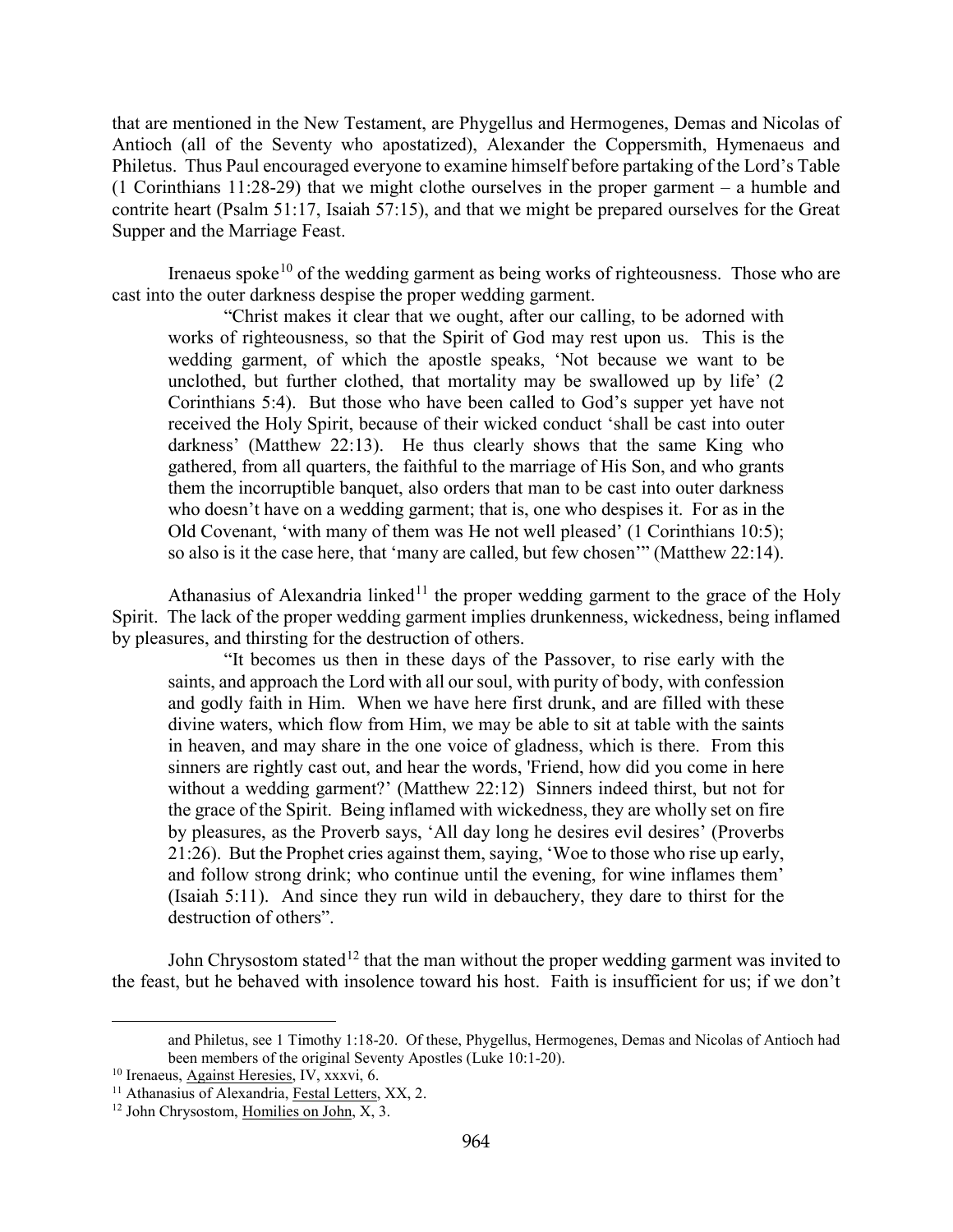also show a pure life, we may suffer the same fate. Christ is not ashamed of beggars and those who live in squalor in this life; what matters is our behavior. If we don't adapt our behavior to the dignity of the feast, we cast ourselves out. Christ is obligated to cast out those who don't act properly, since it would insult everyone else present if He didn't.

"There is no small fear, lest having sometime defiled that beautiful robe by our sloth and transgressions, we are cast out from the inner room and bridal chamber, like the five foolish virgins, or him who did not have on a wedding garment (Matthew 25:1-12; 22:12). He too was one of the guests, for he had been invited. But after the invitation and so great an honor, he behaved with insolence towards Him who had invited him. Hear what punishment he suffers, how pitiful, a subject for many tears. For when he comes to partake of that splendid table, not only is he forbidden, but bound hand and foot, and carried into outer darkness, to undergo eternal and endless wailing and gnashing of teeth".

"Therefore, beloved, let us not expect that faith is sufficient to us for salvation. If we do not show a pure life, but come clothed with garments unworthy of this blessed calling, nothing hinders us from suffering the same as that wretched one. It is strange that He, who is God and King, is not ashamed of men who are vile, beggars, and of no repute, but brings even them to that table. We show so much insensibility, as not even to be made better by so great an honor, but after our calling remain in our old wickedness, insolently abusing the unspeakable lovingkindness of Him who has called us. He did not call us to the spiritual communion of His mysteries that we should enter with our former wickedness. Instead, putting off our filthiness, we should change our clothing to such as becomes those who are entertained in palaces. But if we will not act worthy of that calling, this no longer rests with Him who has honored us, but with ourselves; it is not He that casts us out from that admirable company of guests, but we cast out ourselves".

"He has done all His part. He has made the marriage; He has provided the table; He has sent men to call us; He has received us when we came, and honored us with all other honor. But when we have offered insult to Him, to the company, and to the wedding by our filthy garments, that is, our impure actions, we are then with good cause cast out. It is to honor the marriage and the guests that He drives off those bold and shameless persons. If He allowed those clothed in such a garment to stay, He would seem to be offering insult to the rest. May it never be that one of us finds this coming from Him who has called us! To this end have all these things been written before they come to pass; that we, being sobered by the threats of the Scriptures, may not suffer this disgrace and punishment".

Athanasius of Alexandria noted<sup>[13](#page-7-0)</sup> that Judas came to the great supper, but despised it. The Prodigal Son, on the other hand, came back to the feast after he repented, and his father clothed him with an incorruptible garment.

"He who has been counted worthy of the heavenly calling, and by this calling has been sanctified, if he grows negligent in it, and although washed becomes defiled, 'counting the blood of the covenant by which he was sanctified a profane thing, and despising the Spirit of grace' (Hebrews 10:29), he hears the words, 'Friend, how did you come in here without a wedding garment?' For the

<span id="page-7-0"></span><sup>&</sup>lt;sup>13</sup> Athanasius of Alexandria, Festal Letters, VII, 9-10.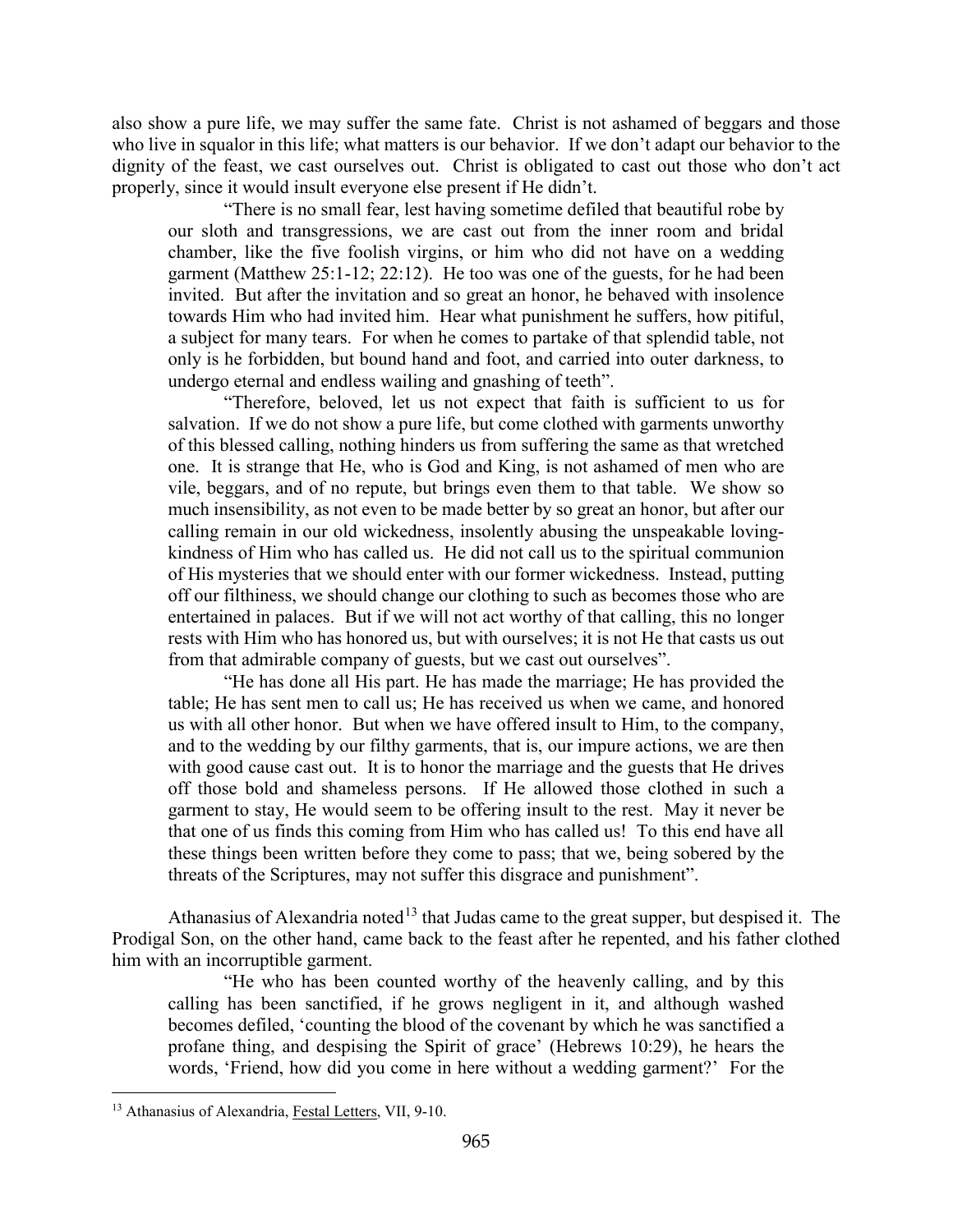banquet of the saints is spotless and pure; 'for many are called, but few chosen' (Matthew 22:14). Judas came to the supper, but because he despised it, went out from the presence of the Lord, and having abandoned his life, hanged himself (Matthew 27:5). But the disciples who continued with the Redeemer shared in the happiness of the feast. And that young man who went into a far country, and wasted his inheritance, living in dissipation, may receive a desire for this divine feast, and, comes to himself, saying, 'How many hired servants of my father have bread to spare, while I perish here with hunger!' He can rise and come to his father, and confess to him, saying, 'I have sinned against heaven and before you, and am not worthy to be called your son; make me as one of your hired servants' (Luke 15:17- 19). When he thus confesses, then he shall be counted worthy of more than he prayed for. For the father does not receive him as a hired servant, neither does he look upon him as a stranger, but he kisses him as a son, brings him back to life as from the dead, counts him worthy of the divine feast, and gives him back his former precious robe. So that, on this account, there is singing and gladness in the paternal home".

"This is the work of the Father's loving-kindness and goodness. Therefore, instead of corruption, He clothes him with an incorruptible garment; instead of hunger, He kills the fatted calf; instead of far journeys, the Father watched for his return, providing shoes for his feet. What is most wonderful, He placed a divine signet ring upon his hand; by all these things He begot him again in the image of the glory of Christ. These are the gracious gifts of the Father, by which the Lord honors and nourishes those who abide with Him, and also those who return to Him and repent. For He promises, saying, 'I am the bread of life; he that comes to Me shall not hunger, and he that believes on Me shall never thirst' (John 6:35). We too shall be counted worthy of these things, if we cling to our Savior at all times, and if we are pure, not only in these six days of Pascha, but consider the whole course of our life as a feast. If we continue near and do not go far off, we say to Him, 'You have the words of eternal life, and where shall we go?' (John 6:68) Having first nourished the soul here, we shall partake with angels at that heavenly and spiritual table".

### <span id="page-8-0"></span>**The Binding Hand and Foot**

 $\overline{a}$ 

Jesus stated, at the end of the parable, "But when the king came in to see the guests, he saw a man there who did not have on a wedding garment. So he said to him, 'Friend, how did you come in here without a wedding garment?' And he was speechless. Then the king said to the servants, 'Bind him hand and foot, take him away, and cast *him* into outer darkness; there will be weeping and gnashing of teeth'" (Matthew 22:11-13).

In the parable, the king sent His servants out to bring in the good and the bad; but He didn't expect the bad to remain bad forever. He expected them to learn from those around them in the Church. Cyril of Jerusalem described<sup>[14](#page-8-1)</sup> the fate of those who cannot or will not learn what the Master expects from observing their fellow members in the Church.

<span id="page-8-1"></span><sup>&</sup>lt;sup>14</sup> Cyril of Jerusalem, "Procatechesis", 3, Catechetical Lectures.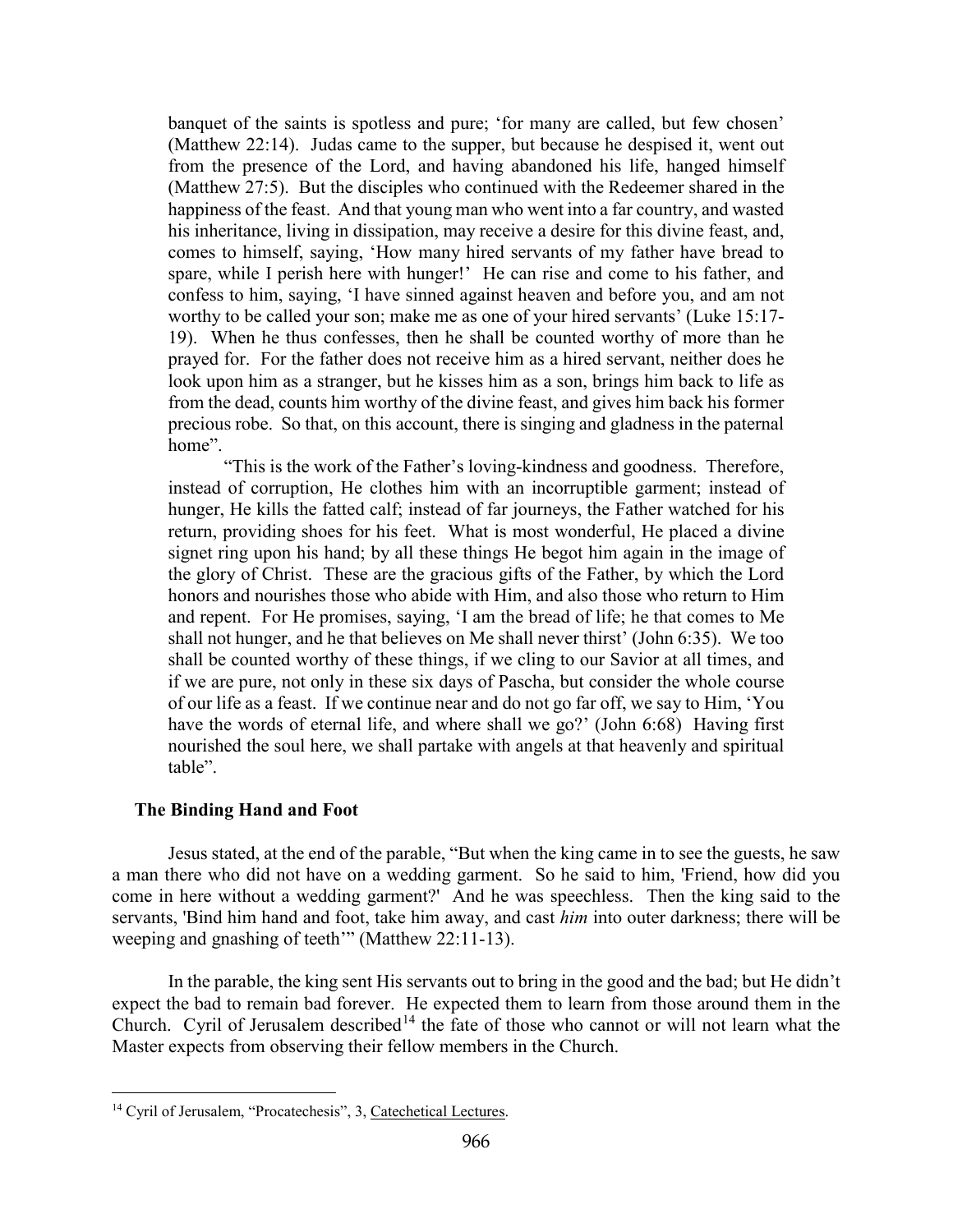"A certain man in the Gospels once pried into the marriage feasts (Matthew 22:12), and took an inappropriate garment, and came in, sat down, and ate; for the bridegroom permitted it. But when he saw them all clad in white, he ought to have assumed a garment of the same kind himself. He partook of the same food, but was unlike them in fashion and in purpose. The bridegroom, though bountiful, was discerning. In going around to each of the guests, he observed them, for his care was not for their eating, but for their appropriate behavior. He saw a stranger not having on a wedding garment, and said to him, 'Friend, how did you come in here? In what a color! With what a conscience! Even though the doorkeeper didn't forbid you, did you take advantage of the bountifulness of the entertainer? Were you ignorant of what fashion you should come in to the banquet? When you came in, you saw the glittering fashions of the guests; shouldn't you have been taught by what was before your eyes? Shouldn't you have retired then, that you might have entered again at an appropriate time? But now you have come in unseasonably, to be unseasonably cast out. So he commanded the servants, (1) 'Bind his feet', which dared to intrude; (2) 'bind his hands', which didn't know how to put a bright garment around him; and (3) 'cast him into the outer darkness', for he is unworthy of the wedding torches<sup>15</sup>. You see what happened to that man; make your own condition safe".

John Chrysostom compared<sup>[16](#page-9-1)</sup> the agony of being bound hand and foot with the reward for having our hearts and minds voluntarily bound to Christ.

"The blessed martyr Babylas<sup>[17](#page-9-2)</sup> was bound, for the same cause as John the Baptist also was, because he reproved a king in his transgression. This man when he was dying gave charge that his bonds should be laid with his body, and that the body should be buried bound. To this day the fetters lie mingled with his ashes, so devoted was his affection for the bonds he had worn for Christ's sake. 'He was laid in chains of iron' as the Prophet says of Joseph (Psalm 105:17-18). Even women have been bound like this".

"We however are not in bonds, nor am I recommending this, since now is not the time for them. We should bind not our hands, but bind our heart and mind. There are yet other bonds, and they that wear not the one, shall have to wear the other. Hear what Christ said, 'Bind him hand and foot' (Matthew 22:13). God forbid we should have trials with our hands or feet bound! But may He grant us to take our fill with our hearts and mind bound!"

<span id="page-9-0"></span><sup>&</sup>lt;sup>15</sup> The candidates for baptism, who were being educated by the Catechetical Lectures, carried torches as they came for baptism before Pascha. The atmosphere was like a bridal train as the candidates came forward.

<span id="page-9-1"></span><sup>&</sup>lt;sup>16</sup> John Chrysostom, Homilies on Ephesians, IX.

<span id="page-9-2"></span> $17$  Babylas was a  $3^{rd}$  Century Sicilian priest who suffered with two of his disciples.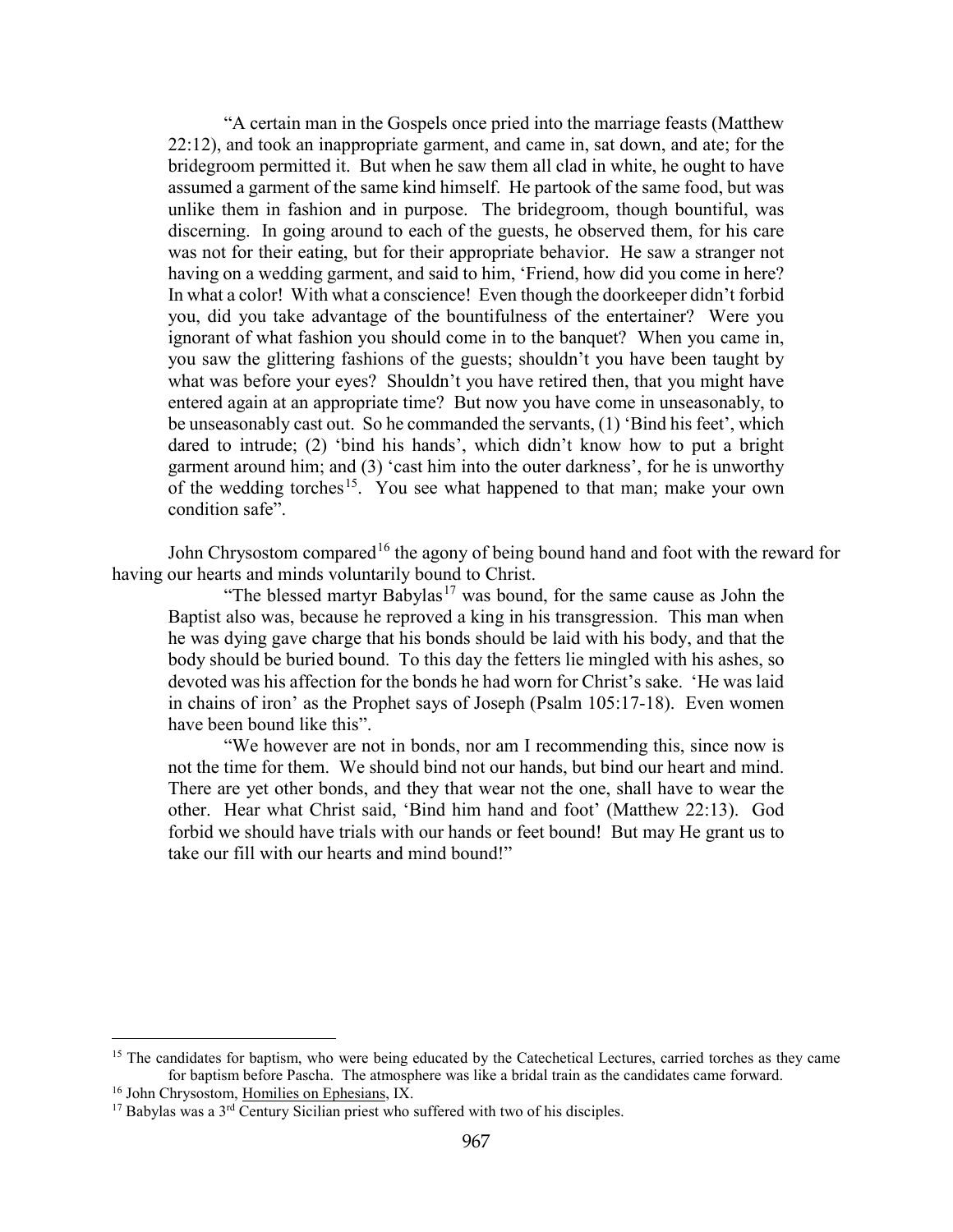# *APOSTOLIC AUTHORITY The Guarantee of the Holy Spirit*

**September 2, 2018 14th Sunday after Pentecost Revision D**

#### <span id="page-10-0"></span>**Epistle: 2 Corinthians 1:21-2:4**

Today's Epistle reading is used in the West for the 5th Sunday in Lent. There are two themes contained in today's Epistle Reading: (1) the Gift of the Holy Spirit in us as a guarantee of more that is to come, and (2) the Apostolic authority of the Apostle Paul in dealing with the problems in Corinth, and why he had to do it the way he did.

Today's Epistle reading is used in the West for the 5th Sunday in Lent. There are two themes contained in today's Epistle Reading: (1) the Gift of the Holy Spirit in us as a guarantee of more that is to come, and (2) the Apostolic authority of the Apostle Paul in dealing with the problems in Corinth, and why he had to do it the way he did.

#### <span id="page-10-1"></span>**Background for the Church in Corinth**

Paul founded the Church in Corinth about 51 AD toward the end of his Second Missionary Journey and stayed there a year and a half (Acts 18:11). Silas was traveling with Paul at the time along with Luke, Timothy and Andronicus, where all but Paul were of the original Seventy. Luke was left behind to oversee the Macedonian Churches<sup>[18](#page-10-2)</sup>. Silas was left behind in Corinth<sup>[19](#page-10-3)</sup> and was later known as the Bishop of Corinth.

Before Paul arrived in Corinth for an extended stay again in late 55 AD, he wrote four letters to Corinth (two of which are lost) and paid the Church one brief visit<sup>[20](#page-10-4)</sup>. In the interval from 52 to 55 AD, Apollos and the Apostle Peter visited Corinth. Apollos was one of the original Seventy, but must have been back home in Alexandria at the time of Pentecost. He knew only the baptism of John in 53 AD when he came to Ephesus (Acts 18:24-28). Aquila and Priscilla, the overseers Paul left in Ephesus (Acts 18:18-19), straightened Apollos out and wrote to the Churches in Achaia, (Athens and Corinth) to receive Apollos when he arrived (Acts 18:27). Apollos proceeded to help by vigorously refuting the Jews publicly showing from the Scriptures that Jesus is the Christ (Acts 18:28). Paul said that he and Apollos are one (1 Corinthians 3:8); that is, of one mind in the work of establishing the Churches.

The same can be said for the relationship between Paul and Peter. Peter visited Corinth in the early 50's AD. He obviously made a big impression in Corinth since there were factions that had developed by 55 AD (1 Corinthians 1:12) centered around Paul, Apollos, Peter and none of the above (i.e. Christ)!! On Peter's way to Corinth, Paul met him in Macedonia and together they ordained three bishops:

Copyright © Mark Kern 2007

<span id="page-10-2"></span> $18$  Note switch in tenses from "we" to "they" and back to "we" in Acts 16:16, 17:1, 20:6.

<span id="page-10-3"></span><sup>&</sup>lt;sup>19</sup> Note that we never hear from Silas again traveling with Paul after he arrived in Corinth, Acts 18:5ff.

<span id="page-10-4"></span> $20$  For more details of this, see the Epistle lesson discussion for the  $14<sup>th</sup>$  Sunday after Pentecost.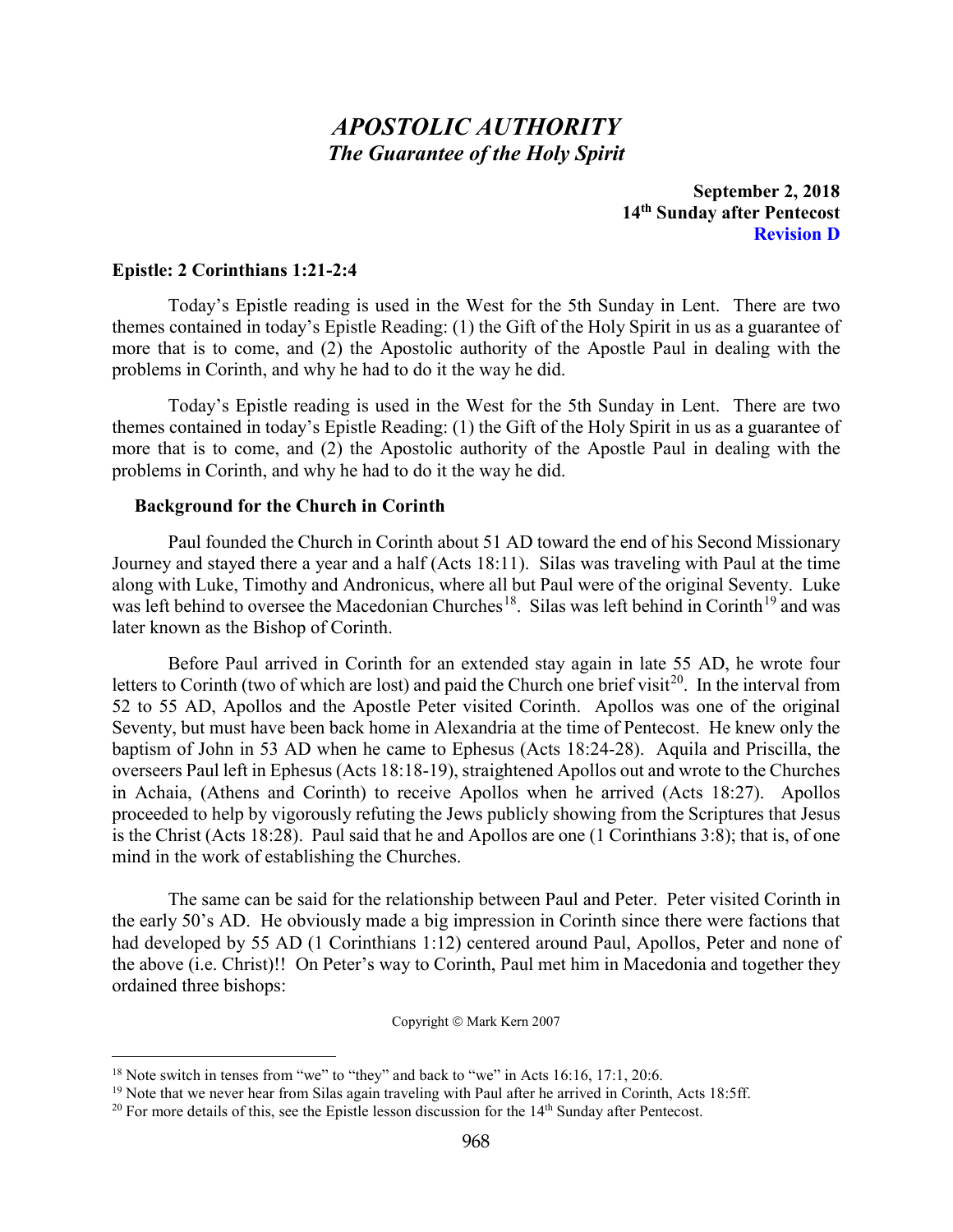| <b>BISHOP</b> | <b>CHURCH</b>          |
|---------------|------------------------|
| Jason         | Thessalonica           |
| <b>Silas</b>  | Corinth                |
| Herodion      | New Patras (SW Greece) |

Thus, we can definitely say that Peter and Paul were one in the work also.

From a detailed study of Paul's Missionary Journeys, Paul worked with at least 60 of the original members of the Seventy at some point. Many of them like Luke, Timothy, and Titus traveled with him a lot. In addition, Paul had some contact with Peter, John, Andrew and Philip.

## <span id="page-11-0"></span>**Apostolic Discipline**

 $\overline{a}$ 

To understand the Epistle lesson, one needs to understand the sequence of Paul's four letters to Corinth, since the Epistle lesson refers to the latter part of this sequence. In addition to the four letters<sup>[21](#page-11-1)</sup> Paul wrote to Corinth, he made one brief visit that isn't mentioned in Acts. This information can be gleaned by carefully reading the two letters we have. The sequence went like this:

- 1. From Ephesus on his 3rd Missionary Journey, Paul wrote a letter to Corinth regarding morality and church discipline. Paul refers to this letter in 1 Corinthians 5:9-11. This letter has been lost over the centuries.
- 2. While still in Ephesus, Paul wrote a  $2<sup>nd</sup>$  letter (which we know as 1 Corinthians) to address negative reports such as a man having his father's wife (1 Corinthians 5:1), schisms (1 Corinthians 1:12), heresy (1 Corinthians 15:12), etc.
- 3. Learning of further immorality in Corinth, Paul traveled there (from Ephesus). Timothy had been sent ahead and may have carried the 2<sup>nd</sup> letter. This visit is referred to as the "sorrowful visit" in our Epistle reading (2 Corinthians 2:1). Later, Paul stated that his upcoming visit would be his  $3<sup>rd</sup>$  visit (2 Corinthians 13:1). From Acts, his upcoming visit would be only the 2<sup>nd</sup> visit to Corinth, thus demanding another brief visit.
- 4. Returning to Ephesus, probably with Timothy, Paul wrote a 3<sup>rd</sup> letter. This is the "sorrowful letter" referred to in our Epistle reading (2 Corinthians 2:4ff; also 2 Corinthians 7:8). This 3<sup>rd</sup> letter was delivered by Titus and received by the Corinthians with fear and trembling (2 Corinthians 7:13-15). This letter has also been lost.
- 5. Before Titus returned, Paul left Ephesus for Macedonia en route to Corinth. In Macedonia, Paul met Titus who was returning from Corinth. Paul was greatly encouraged by Titus to hear that Corinth had obeyed Paul's instructions. From Macedonia, Paul then wrote a 4<sup>th</sup> letter (which we know as 2 Corinthians) defending his apostleship and aiming for reconciliation of all the factions. The man who had his father's wife had by then repented and Paul urged them to forgive him and receive him back (2 Corinthians 2:5-11).

We get a glimpse of how Paul first came to Corinth: "Not in persuasive words but in demonstration of power" (1 Corinthians 2:4-5). These demonstrations of power are described as, "God worked unusual miracles by the hands of Paul, so that even handkerchiefs or aprons were

<span id="page-11-1"></span><sup>&</sup>lt;sup>21</sup> Only two of Paul's letters to Corinth are extant today; the other two have been lost. We know of the existence of the other two letters from Paul's reference to them in the two letters that we have.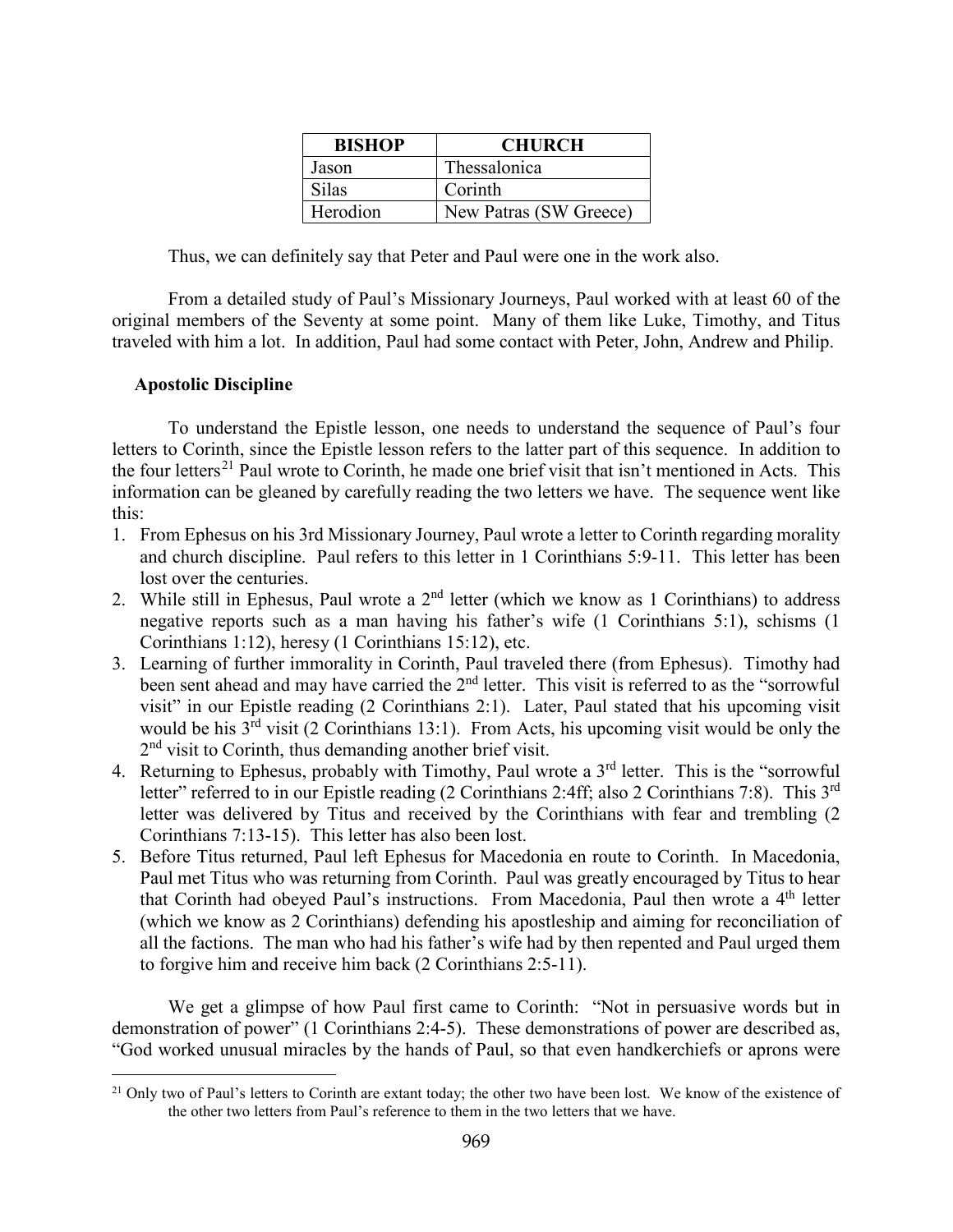brought from his body to the sick, and the diseases left them and the evil spirits went out from them" (Acts 19:11-12)

Paul's demonstrations of power were so prevalent that a cottage industry developed among some itinerant Jewish exorcists. They began exorcising evil spirits by "the Jesus whom Paul preaches". This worked for a while; eventually they ran into one demon that answered, "Jesus I know, and Paul I know, but who are you?" The demon-possessed man then "leaped on them, overpowered them, and prevailed against them, so that they fled out of that house naked and wounded". When word of this got out, "fear fell on them all, and the Name of the Lord Jesus was magnified" (Acts 19:13-17).

The above two accounts occurred in Ephesus on Paul's 3rd Missionary Journey; we can assume something similar occurred in Corinth a few years earlier when he started the Church there.

Thus, when Paul wrote concerning the man who had his father's wife, and Paul instructed them to deliver the man over to Satan (1 Corinthians 5:5) for the destruction of his flesh (in order that his spirit might be saved on Judgment Day), this was not taken lightly. This was apostolic discipline and was taken seriously. Our Epistle lesson, then, is a snapshot taken toward the end of this time of apostolic discipline.

About 40 years later, Clement, the  $3<sup>rd</sup>$  Bishop of Rome, wrote a letter to the Corinthians, where similar problems had resurfaced. The Corinthians had evidently corrected their problems after Paul wrote to them, but the next generation in Corinth had forgotten where they had been. Clement wrote<sup>22</sup>:

"Every kind of honor and happiness was bestowed upon you, and then was fulfilled that which is written, 'My beloved did eat and drink, and was enlarged and became fat, and kicked' (Deuteronomy 32:15). From this flowed ambition and envy, strife and sedition, persecution and disorder, war and captivity. So the worthless rose up against the honored, those of no reputation against such as were renowned, the foolish against the wise, the young against those advanced in years. For this reason righteousness and peace are now far departed from you, inasmuch as everyone has abandoned the fear of God, and has become blind in His faith. Everyone neither walks in the ordinances of His appointment, nor acts a part becoming a Christian, but walks after his own wicked lusts, resuming the practice of an unrighteous and ungodly envy, by which death itself entered into the world".

### **The Need for Discipline**

<span id="page-12-0"></span>The Epistle lesson begins (2 Corinthians 1:21,22) with the words: "Now He who establishes us with you in Christ and has anointed us is God, who also has sealed us and gives us the Spirit in our hearts as a down payment". John Chrysostom comments<sup>[23](#page-12-2)</sup> as follows:

"From the past, He establishes the future. For it is He that establishes us in Christ (i.e. who does not allow us to be shaken from the faith which is in Christ); and He that anointed us and gave us the Spirit in our hearts; how shall He not give us the future things?"

<span id="page-12-1"></span><sup>&</sup>lt;sup>22</sup> Clement of Rome, First Epistle to the Corinthians, Chapter 3.

<span id="page-12-2"></span><sup>23</sup> John Chrysostom, Homilies on 2 Corinthians, III, 4.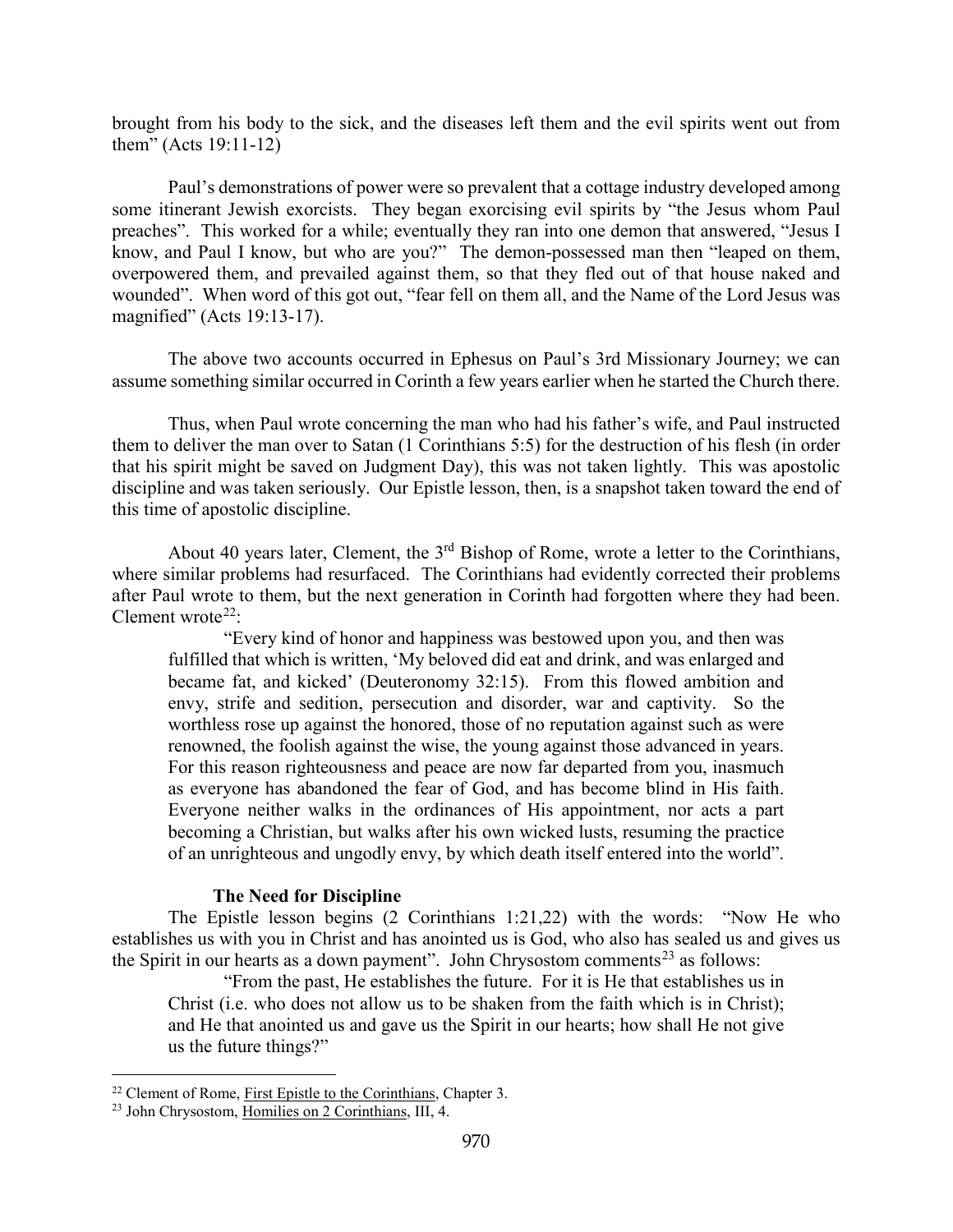"For if He gave the principles and the foundations, and the root and the fount, (i.e. the true knowledge of Him, the partaking of the Spirit), how shall He not give the things that come of these: if for the sake of these, those are given, much more will He supply those. And if to such as were enemies He gave these, much more when now made friends will He 'freely give' to them those. Wherefore He said not simply 'the Spirit', but named 'earnest', (or down payment) that from this you might have a good hope of the whole as well. For if He did not purpose to give the whole, He would never have chosen to give 'the earnest' and to waste it without object or result."

"And what is, anointed, and sealed? He gave the Spirit by Whom He did both these things, making at once prophets and priests and kings; for in old times these three sorts were anointed. But we have now not one of these dignities, but all three preeminently. For we are both to enjoy a kingdom and are made priests by offering our bodies for a sacrifice, (for, said He, 'present your members a living sacrifice unto God' - Romans 12:1) and together with this we are constituted prophets too: for what things 'eye has not seen, nor ear heard,' (1 Corinthians 2:9) these have been revealed unto us".

With all this given to us, it would be truly tragic if it were all wasted because we fell into sin and decadence. Consider Judas Iscariot: He was sent out with the rest of the Twelve to heal the sick, cast out demons, and raise the dead (Matthew 10:1-23). But yet he was also incorrigible as a thief (John 12:6) and wasted his gifts and was replaced by Matthias (Acts 1:16-26). Paul knew all about this firsthand, being a Pharisee, and was involved in the decision to use Judas' 30 pieces of silver to buy the potter's field after Judas hanged himself (Matthew 27:3-10).

Paul knew he couldn't let the situation continue downhill in Corinth. He knew that the "Judases" in Corinth would create another truly tragic situation if he didn't act quickly and strongly. Therefore he tried to get them to listen to the Holy Spirit speaking to their hearts. In the Epistle reading, note how Paul didn't lord it over the Corinthians but tried to encourage them as much as possible to work things out themselves by hearing the Lord speak to them. Paul could have marched in there and really kicked some butt; but he didn't. That would make Paul the head of the Church, not Christ. Note also Paul's love for Corinth and his agony over having to correct them.

We note the words Paul used to describe the Church in Corinth: God has

- Established us (2 Corinthians 1:21)
- Anointed us (2 Corinthians 1:21)
- Sealed us (2 Corinthians 1:22)
- Given us the Spirit as a down payment (2 Corinthians 1:22)

One can think of this as a first installment on eternal life. The best is yet to come, but there is an urgent need of getting ourselves ready.

### **Paul's Love and Concern for Corinth**

<span id="page-13-0"></span>Paul wrote, "For out of much affliction and anguish of heart I wrote to you, with many tears, not that you should be grieved, but that you might know the love which I have so abundantly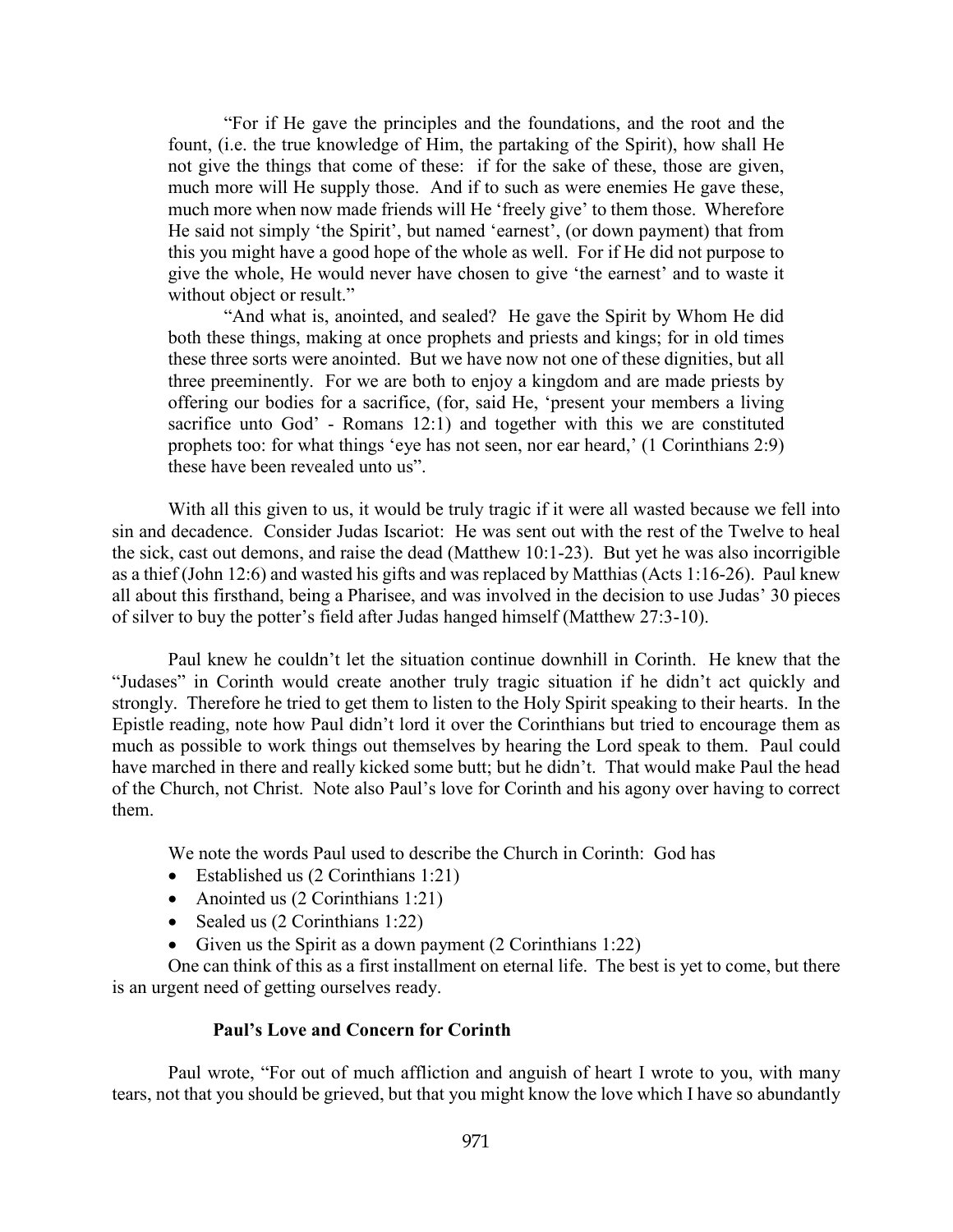for you" (2 Corinthians 2:4). He wanted so much for the Corinthians to know and understand what the Lord's ways were for them, but he also knew that he couldn't force it upon them. They had to take ownership of this or it wouldn't work.

John Chrysostom stated<sup>[24](#page-14-0)</sup> that we, as Christians, cannot make men better by force, only by persuasion. If we attempt to do so by force, we only make men worse. This is what we see Paul doing in Corinth: persuading them to move toward godliness, and refraining from the use of force.

"But in the case of human infirmities, it is not easy in the first place for a man to discern them, for no man 'knows the things of a man, except the spirit of man which is in him' (1 Corinthians 2:11). How then can any one apply the remedy for the disease when he does not know the character, often being unable to understand it even when he should be sickened with it himself? And even when it becomes clear, it causes him yet more trouble; for it is not possible to doctor all men with the same authority with which the shepherd treats his sheep. For in this case it is necessary to bind and to restrain from food, and to use the knife; but the reception of the treatment depends on the will of the patient, not of him who applies the remedy. For this was perceived by Paul 'Not that we have dominion over your faith, but are fellow workers for your joy' (2 Corinthians 1:24). For Christians above all men are not permitted to correct by force the failings of those who sin. Secular judges indeed, when they have captured malefactors under the law, show their authority to be great, and prevent them even against their will from following their own devices. But in our case the wrongdoer must be made better, not by force, but by persuasion. Authority of this kind for the restraint of sinners has not been given us by law, nor, if it had been given, should we have any desire for the exercise of our power, since God rewards those who abstain from evil by their own choice, not of necessity. Consequently, much skill is required that our patients may be induced to submit willingly to the treatment prescribed by the physicians; and not only this, but that they may be grateful for the cure. For if anyone, when he is bound, becomes restless, he makes the problem worse; if he should pay no attention to the words which cut like steel, he inflicts another wound by means of this contempt, and the intention to heal only becomes the occasion of a worse wound. For it is not possible for anyone to cure a man by compulsion against his will".

Paul cared for Corinth so much that he kept checking in on them, and sent his best worker (Timothy) to look in on them. Timothy also cared for Corinth a great deal. The Corinthians went about their lives expecting that Paul wouldn't find out what they were doing; they didn't realize that a number of people kept informing him. John Chrysostom stated<sup>[25](#page-14-1)</sup>

"Paul did not learn all things by revelation of the Spirit, and for this we can see some reason. If the disciples in Corinth had believed that it were so, they would have lost all sense of shame, but now from expectation of concealment, they were more easily corrected. When Timothy came he found their normal state of things, and reported it to Paul. Paul seems to have acted in like sort in his own person, when he delayed his coming to the Corinthians, that they might repent; therefore he wrote, 'to spare you I delayed to come to Corinth' (2 Corinthians 1:23). For his

<span id="page-14-0"></span><sup>&</sup>lt;sup>24</sup> John Chrysostom, Treatise Concerning the Christian Priesthood, II, 3.

<span id="page-14-1"></span><sup>25</sup> John Chrysostom, Homilies on Philippians, IX, vv. 19-21.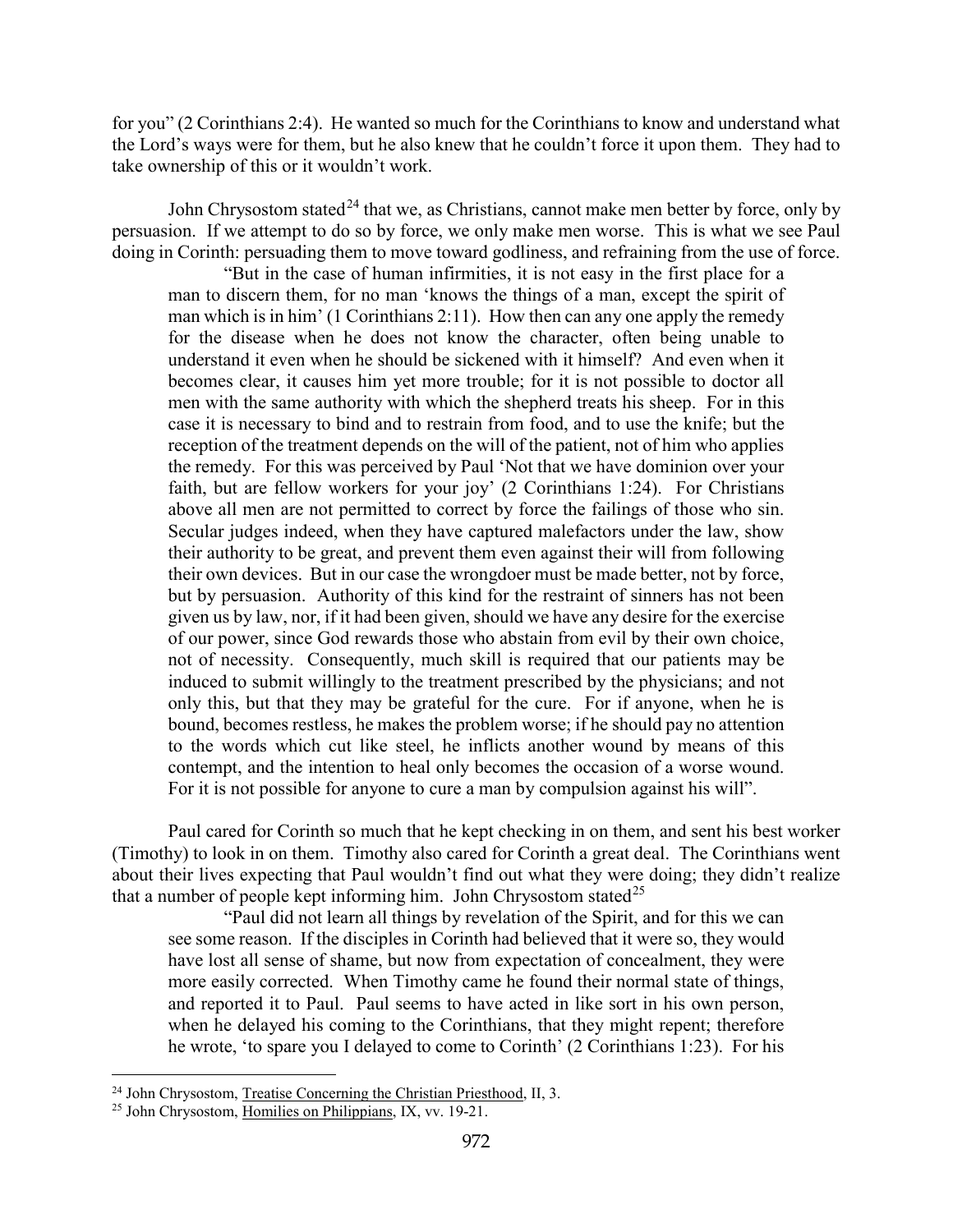love was shown not simply in reporting his own state, but in his desire to learn of theirs; for this is the part of a soul, which has a care of others, which takes thought for them, and is always wrestling for them. At the same time too, he honored them by sending Timothy. 'For I have no one like-minded, who will sincerely care for your state' (Philippians 2:20); that is, none of those whose care is like mine, none who 'will care truly for you'. Had he no one of those who were with him? No one likeminded, that is, who has yearnings and takes thought for you as I do. No one would lightly choose, he means, to make so long a journey for this purpose. Timothy is the one with me who loves you? For I might have sent others, but there was none like him. This then is that like-mindedness, to love the disciples as the master loves them. 'Who will truly care for you', that is, as a father. 'For they all seek their own, not the things of Jesus Christ' (Philippians 2:21), their own comfort, their own safety".

John Chrysostom also noted<sup>[26](#page-15-0)</sup> that godly sorrow produces repentance. Paul had considerable sorrow over the events in Corinth, and Chrysostom admired Paul more for his love for Corinth in the face of this than for his holding together under persecution.

"Saul was the first king, and you know how he perished, after experiencing numberless ills. After him, David, Solomon, Abijah, Hezekiah, and Josiah likewise! It is not possible, without affliction and toil, without dejection of mind, to pass through the present life. But let us be receptive, not for such things as these, for which kings grieve, but for those things that give us great gain. 'For godly sorrow produces repentance *leading* to salvation, a repentance which brings no regret' (2 Corinthians 7:10). On account of these things we should be grieved; thus was Paul grieved for sinners, thus did he weep. 'For out of much affliction and anguish of heart I wrote to you in many tears' (2 Corinthians 2:4). For when he had no cause of grief on his own account, he did so on account of others. Or rather he accounted those things to be his own, at least as far as grief went. Others were offended, and he burned; others were weak, and he was weak. Such grief as this is good, and is superior to all worldly joy. He who so grieves I prefer to all men, or rather the Lord Himself pronounces them blessed, who so grieve, who are sympathizing. I admire Paul for the dangers by which he died daily, yet this still more captivates me. For it came of a soul devoted to God, and full of affection, from the love which Christ Himself seeks, from a brotherly and a fatherly sympathy, or rather, of one greater than both these. Thus we should be affected, thus weep; such tears as these are full of great delight; such grief as this is the ground of joy".

Jerome stated<sup>[27](#page-15-1)</sup> that good men have always sorrowed for the sins of others, and this is what Paul did with the Corinthians.

"Lot of old desired to rescue his wife as well as his two daughters, and refused to leave blazing Sodom and Gomorrah until he was himself half-on-fire; he tried to lead forth one who was bound by her past sins. But in her despair, she lost her composure, and looking back, became a monument of an unbelieving soul. Yet,

<span id="page-15-0"></span><sup>&</sup>lt;sup>26</sup> John Chrysostom, Homilies on Philippians, XV, Moral.

<span id="page-15-1"></span><sup>27</sup> Jerome, Letter to Rusticus, CXXII, 1.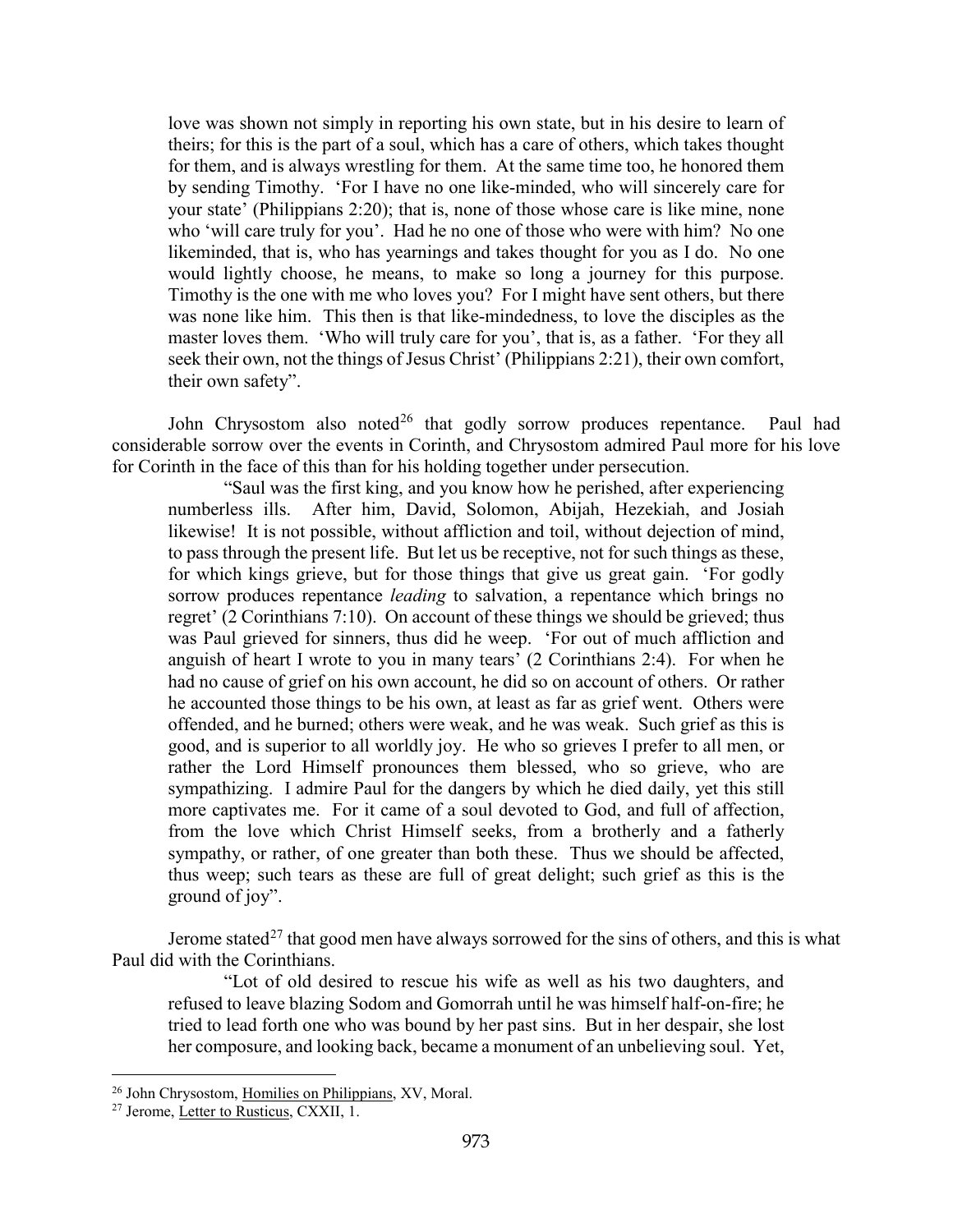as if to make up for the loss of a single woman, Lot's glowing faith set free the whole city of Zoar. In fact, when he left the dark valleys in which Sodom lay and came to the mountains the sun rose upon him as he entered Zoar, or the little City; so-called because the little faith that Lot possessed. Though unable to save greater places, he was at least able to preserve smaller ones. For one who had gone so far astray as to live in Gomorrah could not, all at once, reach the high ground where Abraham, the friend of God, entertained God and His angels. For it was in Egypt that Joseph fed his brothers (Genesis 42:1-8), and when the bride speaks to the Bridegroom her cry is, 'Tell me where you feed, where you make your flock to rest at noon' (Song of Solomon 1:7). Good men have always sorrowed for the sins of others. Samuel lamented for Saul because he neglected to treat the ulcers of pride with the balm of penitence (1 Samuel 15:35). And Paul wept for the Corinthians who refused to wash out with their tears the stains of fornication" (2 Corinthians 2:4).

### <span id="page-16-0"></span>**The Holy Spirit as a Guarantee**

Paul stated, "Now He who establishes us with you in Christ and has anointed us *is* God, who also has sealed us and given us the Spirit in our hearts as a guarantee" (2 Corinthians 1:21- 22). What does it mean, we might ask, to have the Holy Spirit in our hearts as a guarantee? Tertullian addressed<sup>[28](#page-16-1)</sup> this by contrasting our flesh with our soul.

"The flesh, even now in this life, has the Holy Spirit by faith. The question remains to be asked how it is that the animate (or natural) body is sown? (1 Corinthians 15:43). The flesh has received the Spirit, but only its 'guarantee' (2 Corinthians 1:22), whereas the soul has received, not the guarantee, but the full possession. Therefore, the soul has the name of *animate* (or natural) body, expressly because of the higher substance of the soul in which it is sown. The flesh is destined afterward to become, through the full possession of the spirit, the spiritual body, in which it is raised again. The body is more commonly called after the substance with which it is fully furnished, than after that of which it has yet but a sprinkling?"

John Chrysostom gave<sup>[29](#page-16-2)</sup> a very flowery description of the Lord's work in remaking man and giving him the Holy Spirit. It gives us a good perspective on His kindness, His purpose and His goal. He describes the guarantee of the Holy Spirit, both the part we have now and the part that we shall receive later.

"When Christ came, He found the harlot, i.e. human nature, full of sores, brutalized, and oppressed by devils; how did He act? He drew near to her. She saw Him and ran away. He called the Magi saying, 'Why are you afraid? I am not a judge, but a physician. I came not to judge the world but to save the world'. The immediate first fruits of His coming were wise men (Matthew 2:1-2). The publican came and was turned into an evangelist (Matthew 9:9); the Canaanite woman came and partook of his loving kindness (Matthew 15:21-28). This is the mark of one who loves, not demanding an account of sins, but forgiving transgressions and

<span id="page-16-1"></span><sup>&</sup>lt;sup>28</sup> Tertullian, On the Resurrection of the Flesh, II, vi, 53.

<span id="page-16-2"></span><sup>&</sup>lt;sup>29</sup> John Chrysostom, Two Homilies on Eutropius, II, 11-13, 16.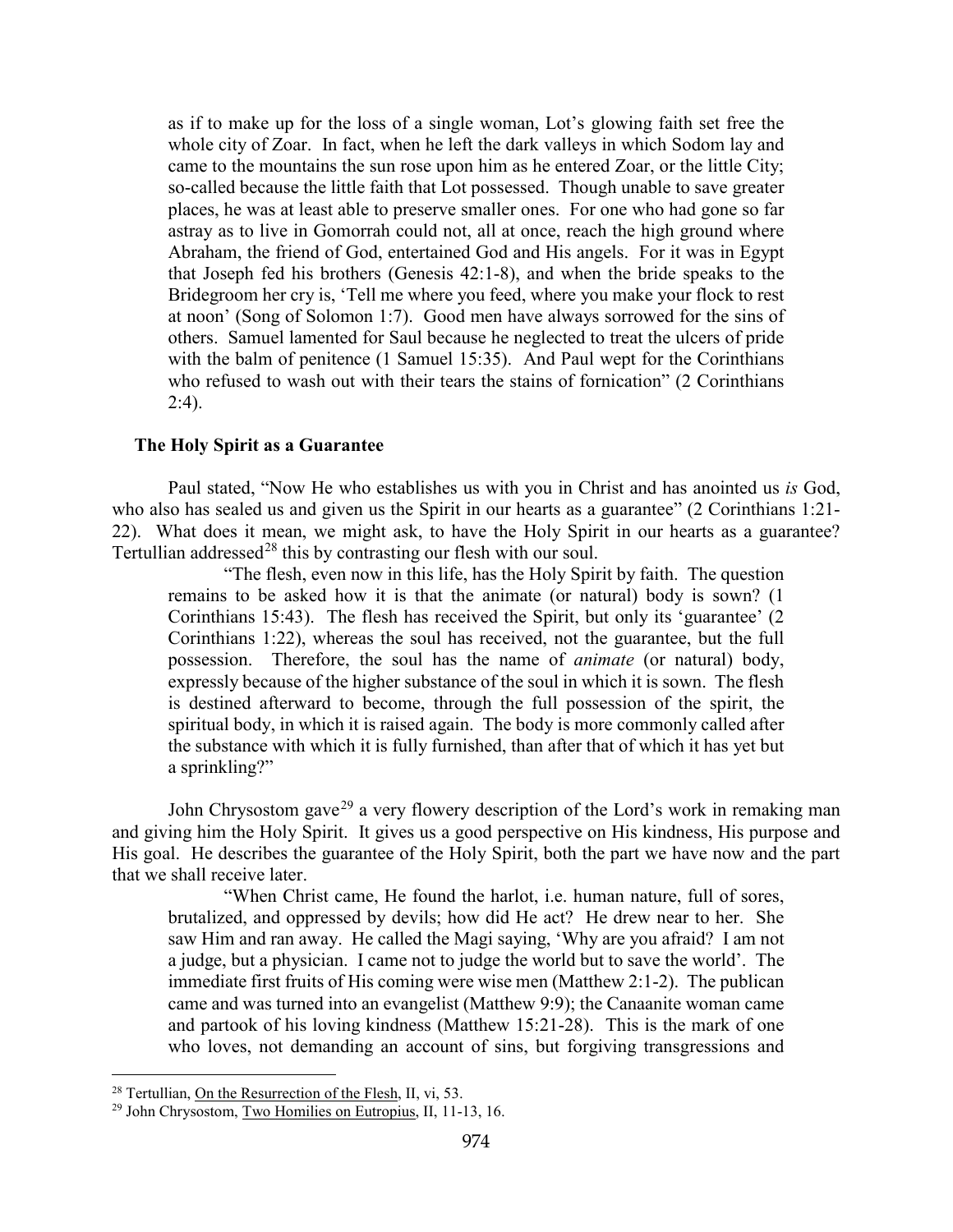offenses. He took the sinner and espouses her to Himself. He gave her a signet ring: the Holy Spirit. Paul said, 'Now He who establishes us with you is God, who has also sealed us, and given us the Spirit in our hearts as a guarantee' (1) Corinthians 1:21-22). Next, He said, 'Did I not plant you in a garden?' She said, 'yes, but the devil came and cast me out of the garden'. Now I am planting you in Myself, and I will uphold you. And so, the Lord carried our nature: and the devil approached and was beaten. 'I am the root, you are the branches' (John 15:5); so He planted her in Himself. 'But', she said, 'I am a sinner and unclean'. 'Let this not trouble you; I am a physician. For observe: He took dust from the earth and made man (Genesis 2:7); but the devil came, and perverted him. Then the Lord came, took him again, and remolded, and recast him in baptism, no longer to be of clay, but of a harder material. He subjected the soft clay to the fire of the Holy Spirit. 'He shall baptize you with the Holy Spirit and with fire' (Matthew 3:11). He was baptized with water that he might be remodeled, with fire that he might be hardened".

"The kings of the earth and rulers, when they have treasures, prepare large houses, having strong walls, bars, doors, guards, and bolts in order that the treasure may be preserved. But Christ did the contrary; He placed the treasure not in a stone vessel but in an earthen one. The vessel is weak but the treasure is great; the vessel does not preserve the treasure, but the treasure preserves the vessel. The devil has come, the world has come, multitudes have come, and yet they have not stolen the treasure. The vessel has been scourged, yet the treasure was not betrayed; it has been drowned in the sea, yet the treasure was not shipwrecked; it has died, yet the treasure survives. You all know that the guarantee is a small part of the whole; let me tell you how. Someone goes to buy a house at a great price, and he says 'give me a guarantee that I may have confidence'. Or one takes a wife for himself; he arranges about dowry and property, and he says 'give me a guarantee'. Observe: in all covenants, there is a guarantee. Since Christ made a covenant with us (for He was about to take us as a bride), he also assigned a dowry to us not of money, but of blood. But this dowry, which He assigns, is the giving of good things 'such as eye has not seen, and ear has not heard, neither has entered into the heart of man' (1 Corinthians 2:9). He assigned these for the dowry: immortality, praise with the angels, release from death, freedom from sin, the inheritance of a kingdom, etc. Great was my dowry! He came to take the harlot (i.e. human nature), for so I call her, unclean as she was, that you might understand the love of the bridegroom. 'Have you lost paradise? Take it back! Have you lost your beauty? Take it back; take all these things. But yet the dowry was not given to me here".

"Why does He not give us the dowry here? 'It will be given when you have come to My Father, when you have entered the royal palace. I came to you not that you should stay here but that I might take you and return. Don't seek the dowry here; all depends on hope and faith'. Does He give us anything in this world? We receive a guarantee that we may trust Him concerning that, which is to come; that is, we receive pledges and betrothal gifts. Therefore, Paul said, 'I have espoused you' (2 Corinthians 11:2). As gifts of betrothal, God has given us present blessings; they are a guarantee of the future, but the full dowry stays in the other world. The full dowry includes immortality; no sorrow; no poverty; no darkness, only light;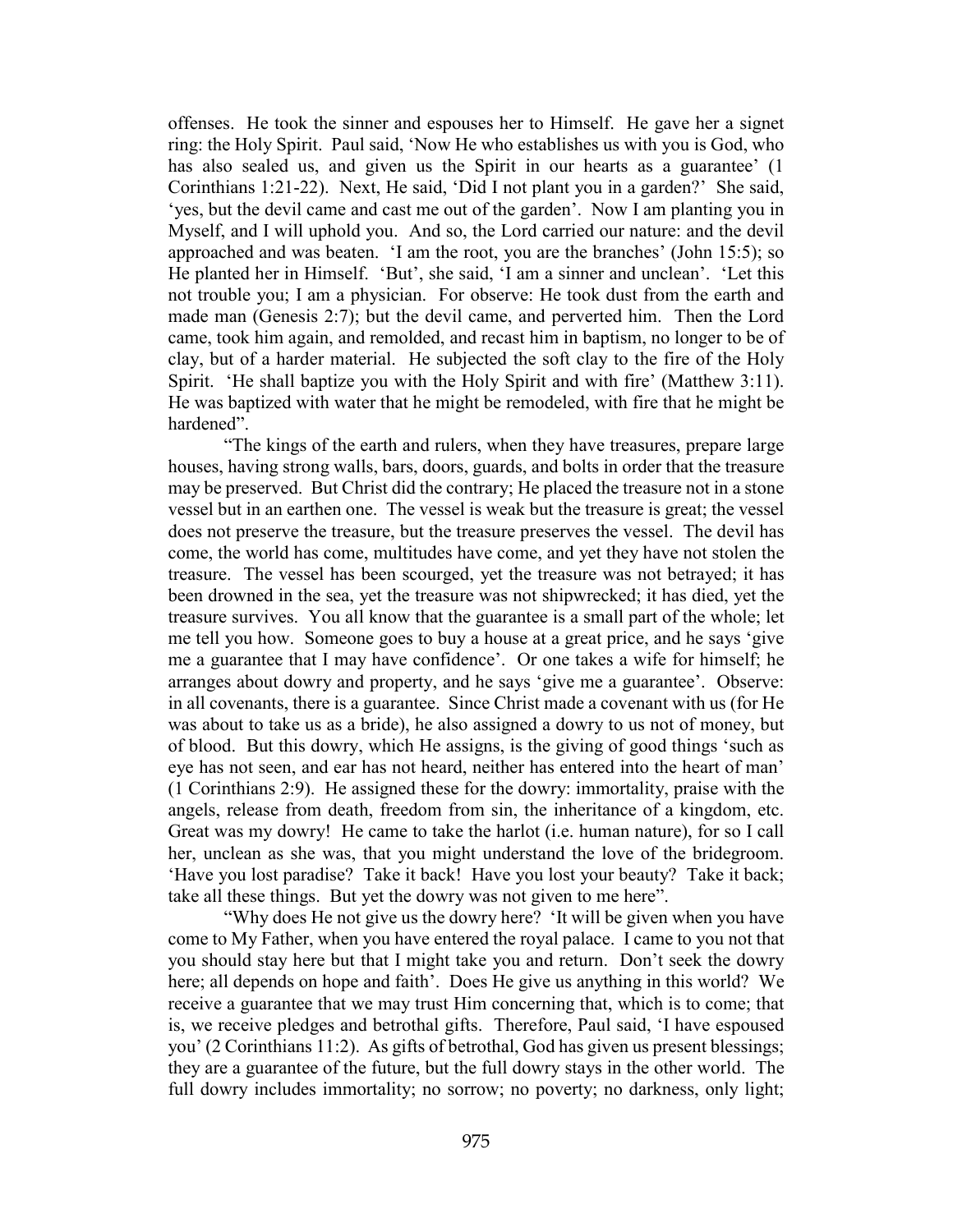liberty; complete health; righteousness, without sin or envy. We must wait for these in order that our fellow servants also may be saved. Our guarantee is the Holy Spirit, the supply of the Spirit. He gave the signet ring to the Apostles, saying 'take this and give it to all' (Matthew 28:19). The ring is portioned out, and yet is not divided".

"The dowry of the bride was divided into two portions consisting of things present and things to come. The things present are those seen, given, experienced and belonging to this present life. The things to come are things heard, things taken on trust, and things to come after the resurrection. The former things you see, the latter you hear. The former things are great and surpassing all understanding. 'Listen daughter and behold; hear the latter things and see the former that you may not think that you are to depend only on hope, faith and the future'. I give some things, and I promise others; the latter depend on hope, but receive the others as pledges, as a guarantee, as a proof of the remainder. I promised you a kingdom, and let present things be the ground of your trust in Me. He promised us a kingdom, and He has given us the greater part: the Lord of the kingdom. He promised us the resurrection of the body and He has given us the greater part: release from sins. Since sin brought forth death, by destroying the parent (i.e. sin), He shall also destroy the offspring. He has dried up the root, and shall also destroy the produce. What do I see? Dead men raised to life, lepers cleansed, the sea restrained, the paralytic braced up into vigor, paradise opened, loaves poured forth in abundance, sins remitted, the lame man leaping, the robber made a citizen of Paradise, the publican turned into an evangelist. Hear and see. Accept from present things a proof of the others".

Basil, on the other hand, describes  $30$  the lot of those who reject the "Guarantee" and grieved the Holy Spirit by the wickedness of their ways. They will be deprived of their "dowry", and it will be given to others.

"Anyone who carefully uses his reason will find that the Holy Spirit will have a function to discharge, even at the moment of the expected appearance of the Lord from heaven; in the day of His revelation, the Holy Spirit will be present with Him. For who is so ignorant as not to know that the crown of the righteous is the grace of the Spirit, bestowed in more abundant and perfect measure in that day, when spiritual glory shall be distributed to each in proportion, as he shall have nobly played the man? For among the glories of the saints are 'many mansions' (John 14:2) in the Father's house, that is, differences of dignities; for as 'star differs from star in glory, so also is the resurrection of the dead' (1 Corinthians 15:41-42). Those that were sealed by the Spirit for the day of redemption (Ephesians 4:30 ), and purely preserve the first fruits, which they received of the Spirit, are they that shall hear the words 'well done you good and faithful servant; you have been faithful over a few things, I will make you ruler over many things' (Matthew 25:21-23). In like manner they, which have grieved the Holy Spirit by the wickedness of their ways, shall be deprived of what they have received, their grace being transferred to others. They shall even be wholly cut in half (Matthew 24:51 ), the cutting in

<span id="page-18-0"></span><sup>30</sup> Basil, On the Spirit, XVI, 40.